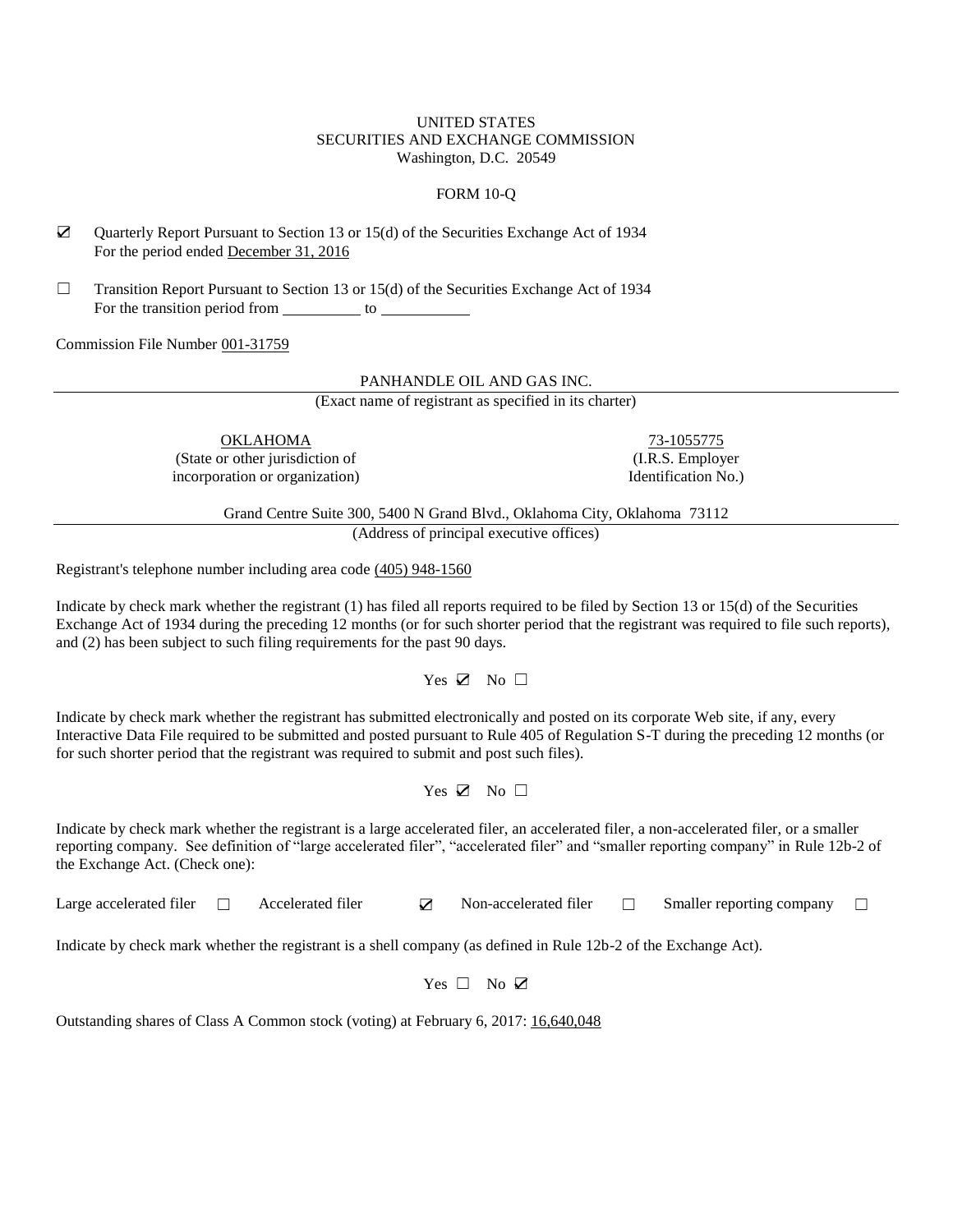# INDEX

| Part I  | <b>Financial Information</b> |                                                                                       |    |  |  |  |  |
|---------|------------------------------|---------------------------------------------------------------------------------------|----|--|--|--|--|
|         | Item 1                       | <b>Condensed Financial Statements</b>                                                 | 1  |  |  |  |  |
|         |                              | Condensed Balance Sheets – December 31, 2016, and September 30, 2016                  |    |  |  |  |  |
|         |                              | Condensed Statements of Operations – Three months ended December 31, 2016 and 2015    | 2  |  |  |  |  |
|         |                              | Statements of Stockholders' Equity - Three months ended December 31, 2016 and 2015    | 3  |  |  |  |  |
|         |                              | Condensed Statements of Cash Flows – Three months ended December 31, 2016 and 2015    | 4  |  |  |  |  |
|         |                              | Notes to Condensed Financial Statements                                               | 5  |  |  |  |  |
|         | Item 2                       | Management's discussion and analysis of financial condition and results of operations | 13 |  |  |  |  |
|         | Item 3                       | Quantitative and qualitative disclosures about market risk                            | 17 |  |  |  |  |
|         | Item 4                       | Controls and procedures                                                               | 18 |  |  |  |  |
| Part II |                              | Other Information                                                                     |    |  |  |  |  |
|         | Item 2                       | Unregistered Sales of Equity Securities and Use of Proceeds                           | 18 |  |  |  |  |
|         | Item 6                       | Exhibits and reports on Form 8-K                                                      | 19 |  |  |  |  |
|         | <b>Signatures</b>            |                                                                                       | 19 |  |  |  |  |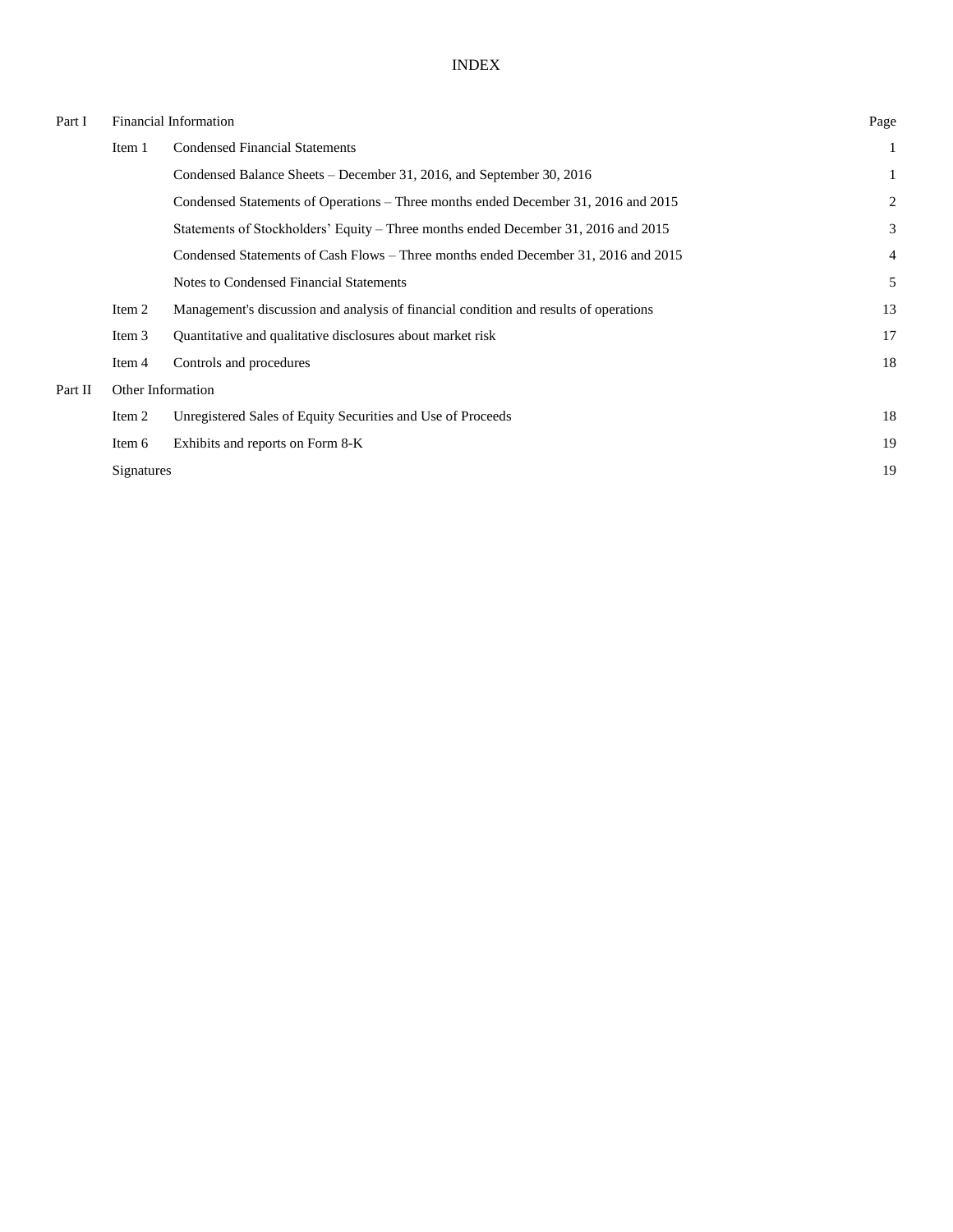The following defined terms are used in this report:

**"Bbl"** barrel.

**"Board"** board of directors.

**"BTU"** British Thermal Units.

**"Company"** Panhandle Oil and Gas Inc.

**"completion"** the process of treating a drilled well followed by the installation of permanent equipment for the production of crude oil and/or natural gas.

**"DD&A"** depreciation, depletion and amortization.

**"dry hole"** exploratory or development well that does not produce crude oil and/or natural gas in economic quantities.

**"EBITDA"** earnings before interest, taxes, depreciation and amortization.

**"ESOP"** the Panhandle Oil and Gas Inc. Employee Stock Ownership and 401(k) Plan, a tax qualified, defined contribution plan.

**"exploratory well"** a well drilled to find a new field or to find a new reservoir in a field previously found to be productive of crude oil or natural gas in another reservoir.

**"FASB"** the Financial Accounting Standards Board.

**"field"** an area consisting of a single reservoir or multiple reservoirs all grouped on, or related to, the same individual geological structural feature or stratigraphic condition. The field name refers to the surface area, although it may refer to both the surface and the underground productive formations.

**"G&A"** general and administrative costs.

**"gross acres"** the total acres in which an interest is owned.

**"held by production"** or **"HBP"** an oil and gas lease continued into effect into its secondary term for so long as a producing oil and/or gas well is located on any portion of the leased premises or lands pooled therewith.

**"horizontal drilling"** a drilling technique used in certain formations where a well is drilled vertically to a certain depth and then drilled horizontally within a specified interval.

**"IDC"** intangible drilling costs.

**"Independent Consulting Petroleum Engineer(s)"** or **"Independent Consulting Petroleum Engineering Firm"** DeGolyer and MacNaughton of Dallas, Texas.

**"LOE"** lease operating expense.

**"Mcf"** thousand cubic feet.

**"Mcfe"** natural gas stated on an Mcf basis and crude oil and natural gas liquids converted to a thousand cubic feet of natural gas equivalent by using the ratio of one Bbl of crude oil or natural gas liquids to six Mcf of natural gas.

**"Mmbtu"** million BTU.

**"minerals"**, **"mineral acres"** or **"mineral interests"** fee mineral acreage owned in perpetuity by the Company.

**"net acres"** the sum of the fractional interests owned in gross acres.

**"NGL"** natural gas liquids.

**"NYMEX"** New York Mercantile Exchange.

**"Panhandle"** Panhandle Oil and Gas Inc.

**"play"** term applied to identified areas with potential oil and/or natural gas reserves.

- **"proved reserves"** the quantities of crude oil and natural gas, which, by analysis of geoscience and engineering data, can be estimated with reasonable certainty to be economically producible from a given date forward, from known reservoirs and under existing economic conditions, operating methods, and government regulations prior to the time at which contracts providing the right to operate expire, unless evidence indicates renewal is reasonably certain.
- **"royalty interest"** well interests in which the Company does not pay a share of the costs to drill, complete and operate a well, but receives a much smaller proportionate share (as compared to a working interest) of production.

**"SEC"** the United States Securities and Exchange Commission.

- **"undeveloped acreage"** lease acreage on which wells have not been drilled or completed to a point that would permit the production of commercial quantities of crude oil and/or natural gas.
- **"working interest"** well interests in which the Company pays a share of the costs to drill, complete and operate a well and receives a proportionate share of production.

**"WTI"** West Texas Intermediate.

### **Fiscal year references**

All references to years in this report, unless otherwise noted, refer to the Company's fiscal year end of September 30. For example, references to 2017 mean the fiscal year ended September 30, 2017.

### **Fiscal quarter references**

All references to quarters in this report, unless otherwise noted, refer to the Company's fiscal quarter based on a fiscal year end of September 30. For example, references to first quarter mean the quarter of October 1 through December 31.

# **References to oil and natural gas properties**

References to oil and natural gas properties inherently include natural gas liquids associated with such properties.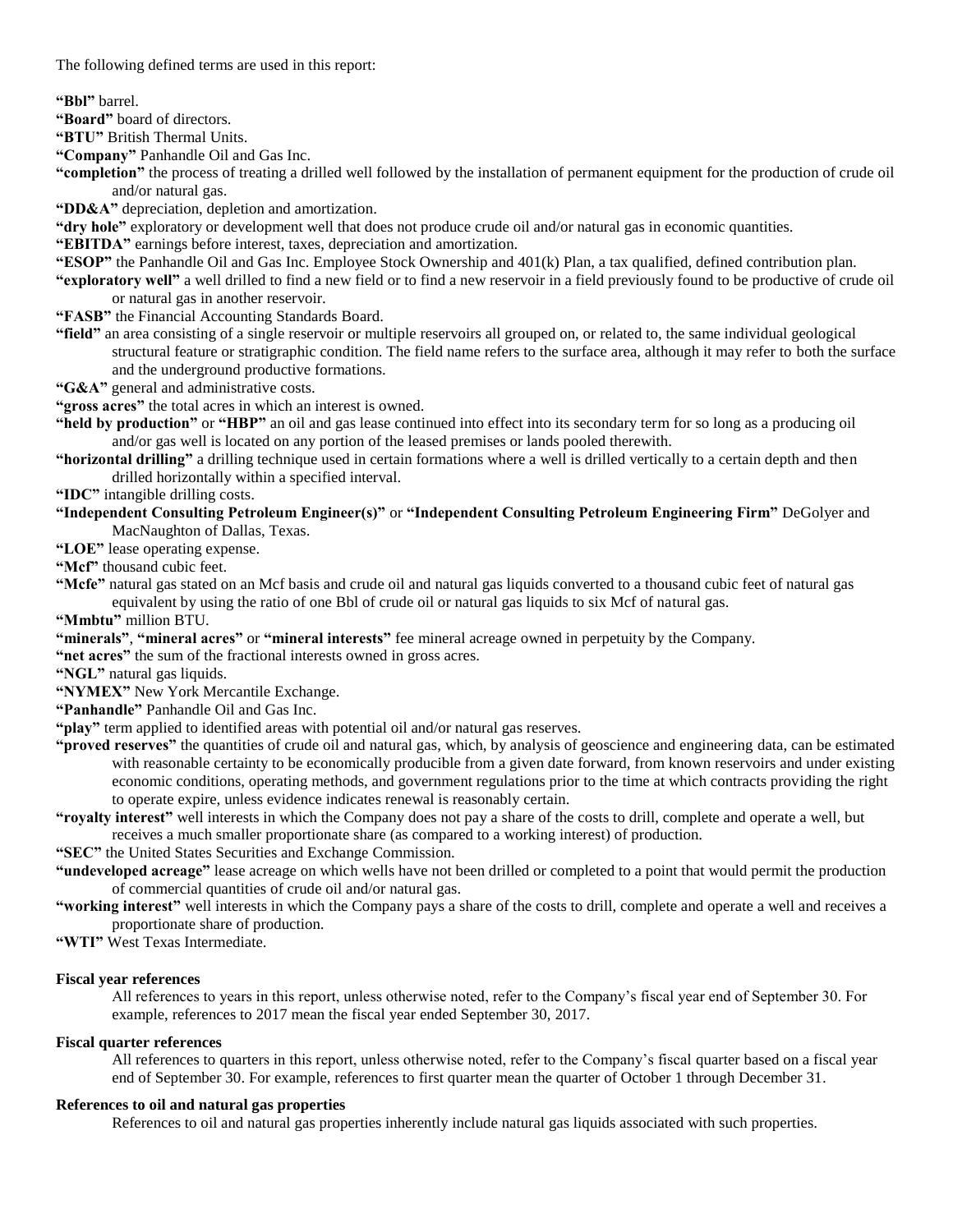# <span id="page-3-2"></span><span id="page-3-0"></span>**PART 1. FINANCIAL INFORMATION** PANHANDLE OIL AND GAS INC. CONDENSED BALANCE SHEETS

<span id="page-3-1"></span>

|                                                                                          | December 31, 2016 |      | September 30, 2016 |
|------------------------------------------------------------------------------------------|-------------------|------|--------------------|
| <b>Assets</b>                                                                            | (unaudited)       |      |                    |
| <b>Current assets:</b>                                                                   |                   |      |                    |
| Cash and cash equivalents                                                                | \$<br>484,989     | \$   | 471,213            |
| Oil, NGL and natural gas sales receivables (net of allowance for uncollectable accounts) | 5,526,787         |      | 5,287,229          |
| Refundable income taxes                                                                  | 98,040            |      | 83,874             |
| Other                                                                                    | 273,397           |      | 419,037            |
| Total current assets                                                                     | 6,383,213         |      | 6,261,353          |
| Properties and equipment at cost, based on successful efforts accounting:                |                   |      |                    |
| Producing oil and natural gas properties                                                 | 437,851,114       |      | 434,469,093        |
| Non-producing oil and natural gas properties                                             | 7,538,806         |      | 7,574,649          |
| Other                                                                                    | 1,068,778         |      | 1,069,658          |
|                                                                                          | 446,458,698       |      | 443,113,400        |
| Less accumulated depreciation, depletion and amortization                                | (256, 491, 564)   |      | (251, 707, 749)    |
| Net properties and equipment                                                             | 189,967,134       |      | 191,405,651        |
| Investments                                                                              | 172,352           |      | 157,322            |
| Total assets                                                                             | \$<br>196,522,699 | $\$$ | 197,824,326        |
|                                                                                          |                   |      |                    |
| <b>Liabilities and Stockholders' Equity</b>                                              |                   |      |                    |
| Current liabilities:                                                                     |                   |      |                    |
| Accounts payable                                                                         | \$<br>3,457,200   | \$   | 2,351,623          |
| Derivative contracts, net                                                                | 2,933,947         |      | 403,612            |
| Accrued liabilities and other                                                            | 1,968,967         |      | 1,718,558          |
| Total current liabilities                                                                | 8,360,114         |      | 4,473,793          |
| Long-term debt                                                                           | 44,100,000        |      | 44,500,000         |
| Deferred income taxes, net                                                               | 29,569,007        |      | 30,676,007         |
| Asset retirement obligations                                                             | 2,990,823         |      | 2,958,048          |
| Derivative contracts, net                                                                | 10,587            |      | 24,659             |
| Stockholders' equity:                                                                    |                   |      |                    |
| Class A voting common stock, \$.0166 par value; 24,000,000 shares authorized,            |                   |      |                    |
| 16,863,004 issued at December 31, 2016, and September 30, 2016                           | 280,938           |      | 280,938            |
| Capital in excess of par value                                                           | 2,476,066         |      | 3,191,056          |
| Deferred directors' compensation                                                         | 3,509,031         |      | 3,403,213          |
| Retained earnings                                                                        | 108,903,533       |      | 112,482,284        |
|                                                                                          | 115,169,568       |      | 119,357,491        |
| Less treasury stock, at cost; 223,661 shares at December 31, 2016, and 262,708 shares    |                   |      |                    |
| at September 30, 2016                                                                    | (3,677,400)       |      | (4,165,672)        |
| Total stockholders' equity                                                               | 111,492,168       |      | 115,191,819        |
| Total liabilities and stockholders' equity                                               | \$<br>196,522,699 | \$   | 197,824,326        |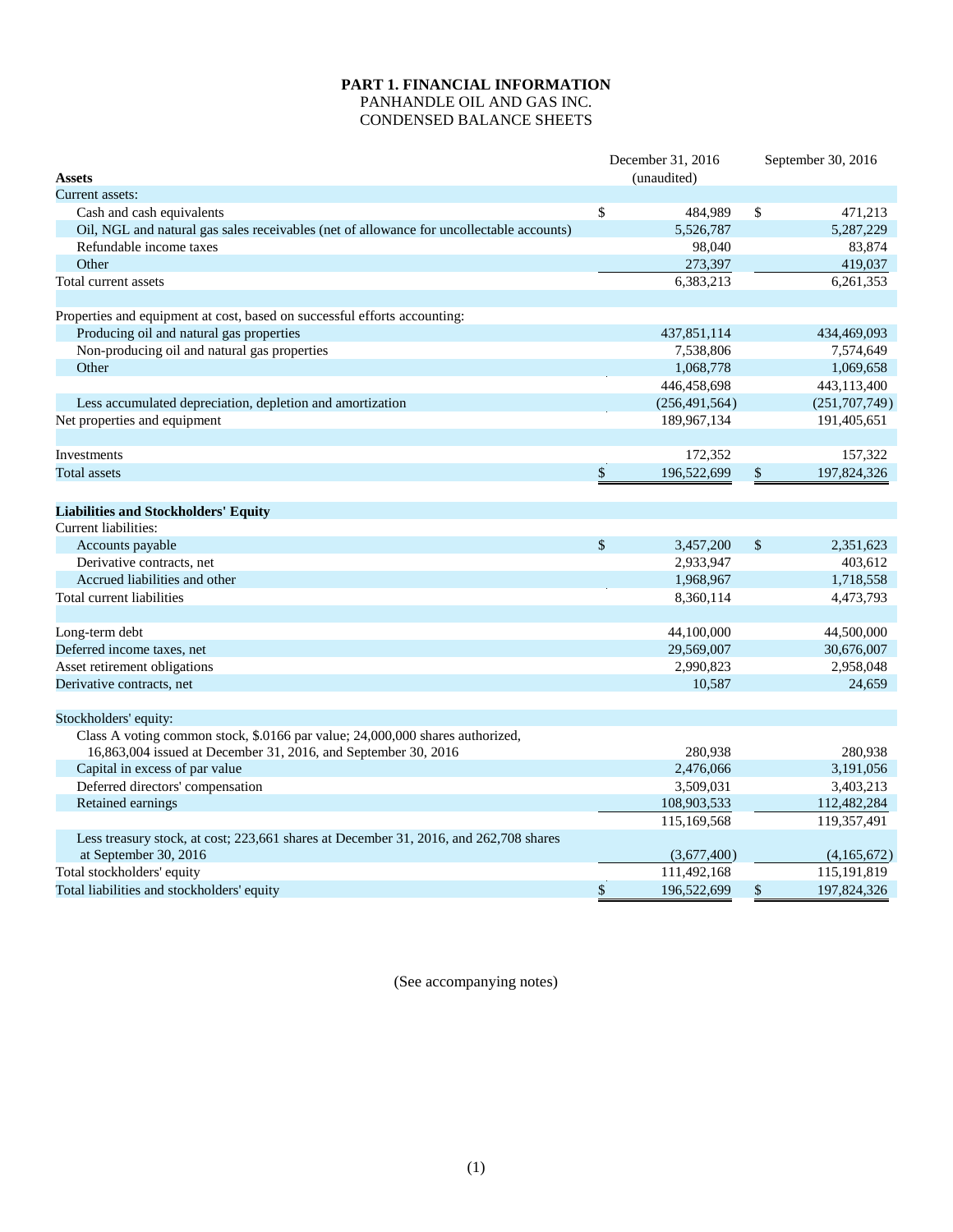# <span id="page-4-0"></span>PANHANDLE OIL AND GAS INC. CONDENSED STATEMENTS OF OPERATIONS

|                                                                 |               | Three Months Ended December 31, |    |             |
|-----------------------------------------------------------------|---------------|---------------------------------|----|-------------|
|                                                                 |               | 2016                            |    | 2015        |
| Revenues:                                                       |               | (unaudited)                     |    |             |
| Oil, NGL and natural gas sales                                  | $\frac{1}{2}$ | 8,899,218                       | \$ | 9,055,288   |
| Lease bonuses and rentals                                       |               | 837,958                         |    | 2,425,504   |
| Gains (losses) on derivative contracts                          |               | (2,700,533)                     |    | (34,936)    |
| Income (loss) from partnerships                                 |               | 15,030                          |    | 16,269      |
|                                                                 |               | 7,051,673                       |    | 11,462,125  |
| Costs and expenses:                                             |               |                                 |    |             |
| Lease operating expenses                                        |               | 3,049,415                       |    | 3,566,536   |
| Production taxes                                                |               | 367,845                         |    | 321,841     |
| <b>Exploration</b> costs                                        |               | (2,243)                         |    | 27,790      |
| Depreciation, depletion and amortization                        |               | 4,834,263                       |    | 6,957,652   |
| Provision for impairment                                        |               |                                 |    | 3,733,273   |
| Loss (gain) on asset sales and other                            |               | 12,934                          |    | (269,706)   |
| Interest expense                                                |               | 292,369                         |    | 360,562     |
| General and administrative                                      |               | 1,842,482                       |    | 1,912,079   |
| Bad debt expense (recovery)                                     |               |                                 |    | 19,216      |
|                                                                 |               | 10,397,065                      |    | 16,629,243  |
| Income (loss) before provision (benefit) for income taxes       |               | (3,345,392)                     |    | (5,167,118) |
| Provision (benefit) for income taxes                            |               | (1,107,000)                     |    | (2,368,000) |
| Net income (loss)                                               | \$            | (2,238,392)                     | \$ | (2,799,118) |
|                                                                 |               |                                 |    |             |
| Basic and diluted earnings (loss) per common share (Note 3)     | \$            | (0.13)                          | \$ | (0.17)      |
| Basic and diluted weighted average shares outstanding:          |               |                                 |    |             |
| Common shares                                                   |               | 16,604,149                      |    | 16,563,942  |
| Unissued, directors' deferred compensation shares               |               | 274,035                         |    | 255,060     |
|                                                                 |               | 16,878,184                      |    | 16,819,002  |
| Dividends declared per share of common stock and paid in period | \$            | 0.04                            | \$ | 0.04        |
| Dividends declared per share of                                 |               |                                 |    |             |
| common stock and to be paid in quarter ended March 31           | \$            | 0.04                            | \$ | 0.04        |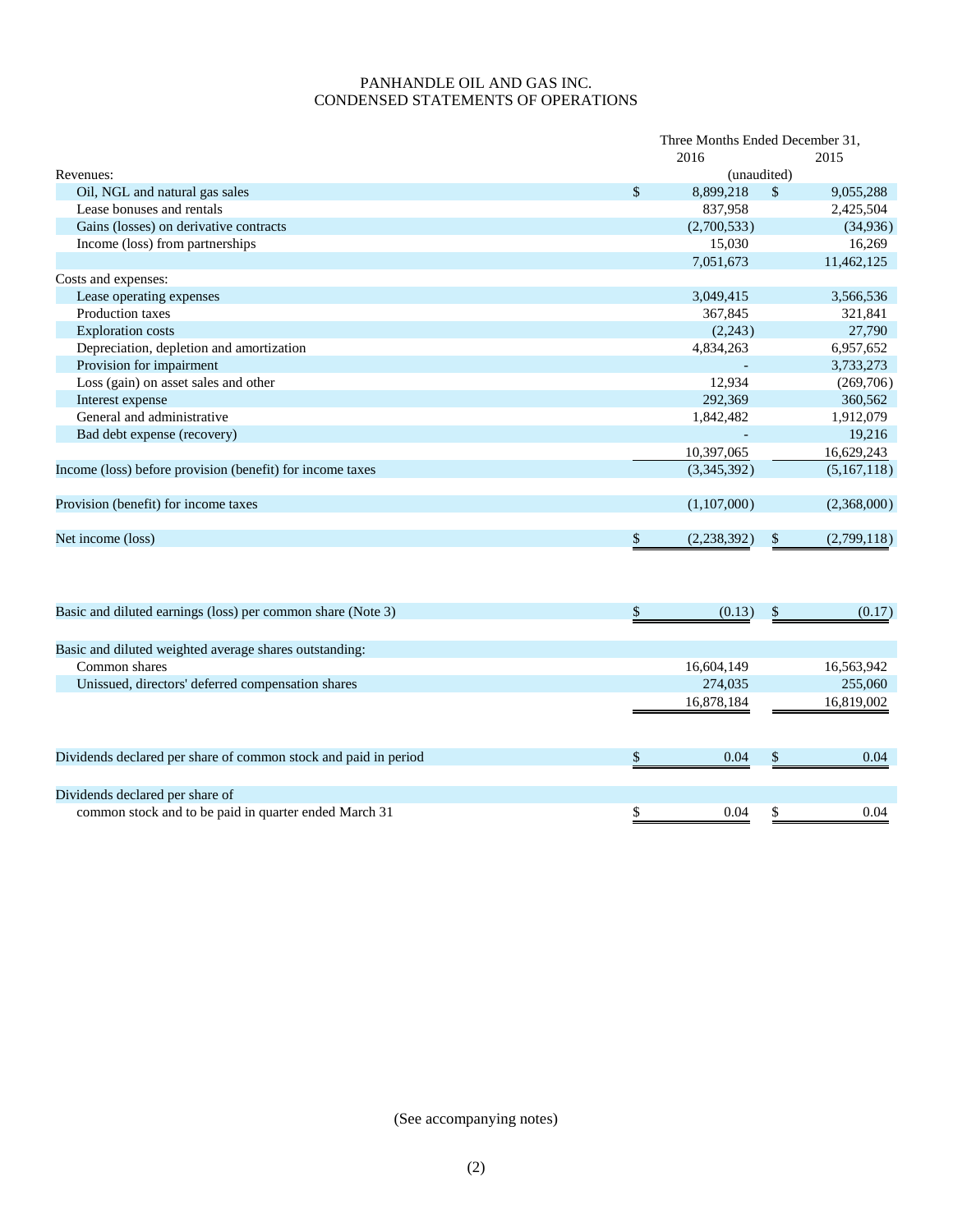# PANHANDLE OIL AND GAS INC. STATEMENTS OF STOCKHOLDERS' EQUITY

# <span id="page-5-0"></span>Three Months Ended December 31, 2016

|                                                                       | Class A voting<br>Common Stock<br><b>Shares</b> | Amount        | Capital in<br>Excess of<br>Par Value | Deferred<br>Directors'<br>Compensation | Retained<br>Earnings | Treasury<br><b>Shares</b> |     | Treasury<br>Stock        |    | Total         |
|-----------------------------------------------------------------------|-------------------------------------------------|---------------|--------------------------------------|----------------------------------------|----------------------|---------------------------|-----|--------------------------|----|---------------|
| Balances at September 30, 2016                                        | 16,863,004                                      | \$<br>280.938 | 3.191.056                            | 3,403,213                              | \$<br>112,482,284    | (262,708)                 | \$. | (4,165,672)              | S. | 115, 191, 819 |
|                                                                       |                                                 |               |                                      |                                        |                      |                           |     |                          |    |               |
| Purchase of treasury stock                                            | ۰.                                              | $\sim$        |                                      | $\overline{\phantom{a}}$               | $\sim$               | (17, 119)                 |     | (407,677)                |    | (407,677)     |
| Restricted stock awards                                               | $\overline{\phantom{a}}$                        | $\sim$        | 180,412                              | $\overline{\phantom{a}}$               |                      | $\overline{a}$            |     | $\overline{a}$           |    | 180,412       |
| Net income (loss)                                                     | $\sim$                                          |               | $\overline{\phantom{a}}$             | $\sim$                                 | (2,238,392)          |                           |     | $\overline{\phantom{a}}$ |    | (2, 238, 392) |
| Dividends (\$.08 per share)                                           |                                                 |               |                                      | $\overline{\phantom{a}}$               | (1,340,359)          | $\overline{\phantom{a}}$  |     | $\sim$                   |    | (1,340,359)   |
| Distribution of restricted stock to<br>officers and directors         |                                                 |               | (895, 402)                           |                                        |                      | 56,166                    |     | 895,949                  |    | 547           |
| Increase in deferred directors'<br>compensation charged to<br>expense |                                                 |               |                                      | 105,818                                |                      | $\overline{\phantom{a}}$  |     |                          |    | 105,818       |
|                                                                       |                                                 |               |                                      |                                        |                      |                           |     |                          |    |               |
| Balances at December 31, 2016                                         | 16,863,004                                      | 280,938       | \$<br>2,476,066                      | 3,509,031                              | \$108,903,533        | (223, 661)                | \$  | (3,677,400)              |    | \$111,492,168 |
| (unaudited)                                                           |                                                 |               |                                      |                                        |                      |                           |     |                          |    |               |

# Three Months Ended December 31, 2015

|                                                               | <b>Shares</b> | Class A voting<br>Common Stock<br>Amount |         | Capital in<br>Deferred<br>Excess of<br>Directors'<br>Par Value<br>Compensation |  | Retained<br>Earnings     |              | Treasury<br><b>Shares</b> | Treasury<br>Stock        |    | Total       |               |             |
|---------------------------------------------------------------|---------------|------------------------------------------|---------|--------------------------------------------------------------------------------|--|--------------------------|--------------|---------------------------|--------------------------|----|-------------|---------------|-------------|
| Balances at September 30, 2015                                | 16,863,004    | S.                                       | 280,938 | 2.993.119                                                                      |  | 3,084,289                | $\mathbf{s}$ | 125,446,473               | (302, 623)               |    | (4,800,144) |               | 127,004,675 |
|                                                               |               |                                          |         |                                                                                |  |                          |              |                           |                          |    |             |               |             |
| Purchase of treasury stock                                    |               |                                          |         |                                                                                |  |                          |              |                           | (7, 477)                 |    | (117, 165)  |               | (117, 165)  |
| Restricted stock awards                                       |               |                                          | ۰       | 371,407                                                                        |  | $\overline{\phantom{a}}$ |              |                           | $\overline{\phantom{a}}$ |    |             |               | 371,407     |
| Net income (loss)                                             | $\sim$        |                                          | ۰.      | $\overline{\phantom{a}}$                                                       |  | $\sim$                   |              | (2,799,118)               | $\overline{\phantom{a}}$ |    | $\sim$      |               | (2,799,118) |
| Dividends (\$.08 per share)                                   |               |                                          |         | $\overline{a}$                                                                 |  | $\overline{\phantom{a}}$ |              | (1,337,982)               | ٠                        |    | $\sim$      |               | (1,337,982) |
| Distribution of restricted stock to<br>officers and directors |               |                                          | ٠       | (449, 307)                                                                     |  |                          |              |                           | 25,507                   |    | 404.541     |               | (44,766)    |
| Increase in deferred directors'<br>compensation charged to    |               |                                          |         |                                                                                |  |                          |              |                           |                          |    |             |               |             |
| expense                                                       |               |                                          |         |                                                                                |  | 85,930                   |              |                           |                          |    |             |               | 85,930      |
|                                                               |               |                                          |         |                                                                                |  |                          |              |                           |                          |    |             |               |             |
| Balances at December 31, 2015                                 | 16,863,004    |                                          | 280,938 | 2,915,219                                                                      |  | 3,170,219                | \$.          | 121,309,373               | (284, 593)               | \$ | (4,512,768) | \$123,162,981 |             |
| (unaudited)                                                   |               |                                          |         |                                                                                |  |                          |              |                           |                          |    |             |               |             |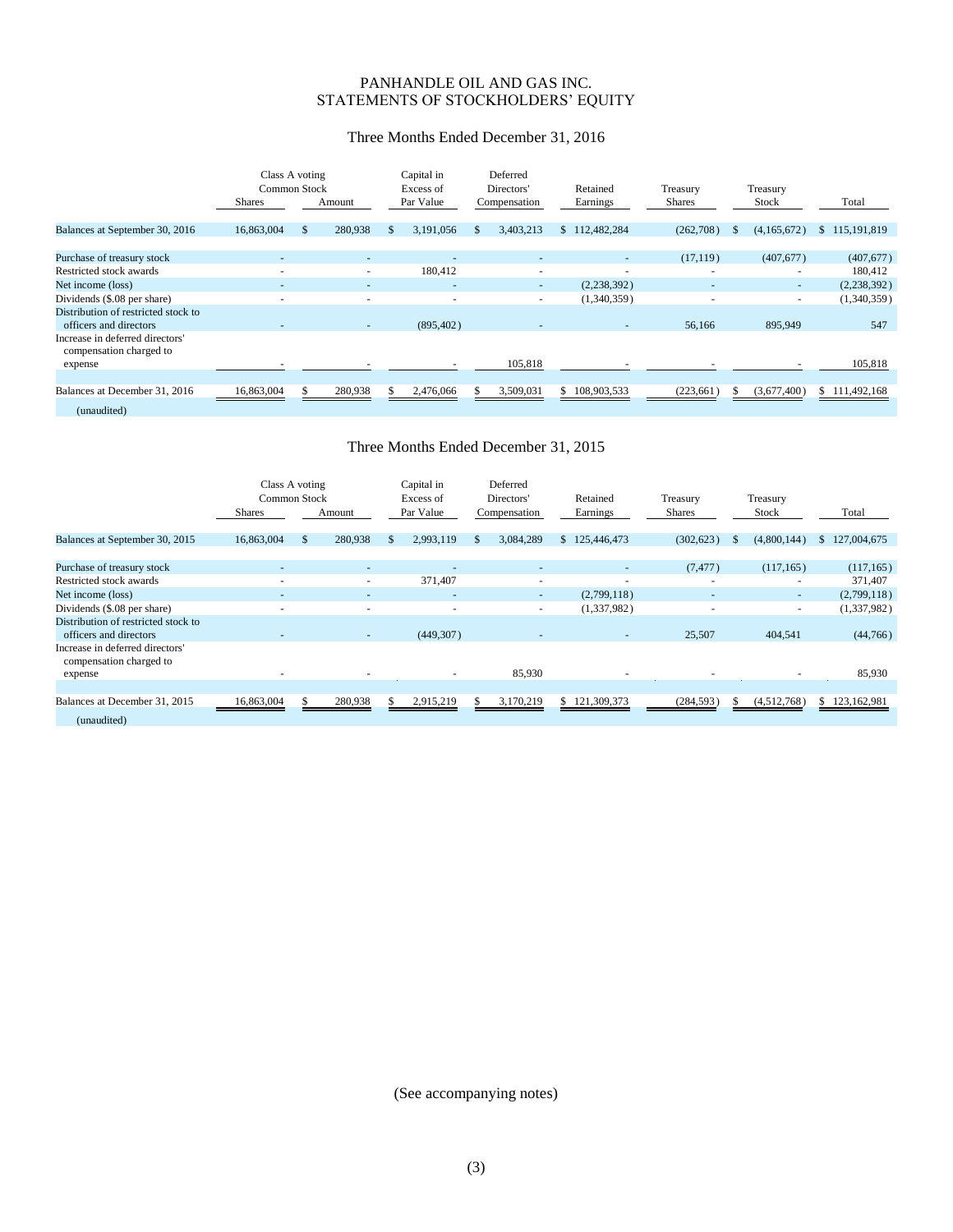# <span id="page-6-0"></span>PANHANDLE OIL AND GAS INC. CONDENSED STATEMENTS OF CASH FLOWS

|                                                                                                              |               | Three months ended December 31. |              |              |
|--------------------------------------------------------------------------------------------------------------|---------------|---------------------------------|--------------|--------------|
|                                                                                                              |               | 2016                            |              | 2015         |
| <b>Operating Activities</b>                                                                                  |               | (unaudited)                     |              |              |
| Net income (loss)                                                                                            | \$            | (2,238,392)                     | \$           | (2,799,118)  |
|                                                                                                              |               |                                 |              |              |
| Adjustments to reconcile net income (loss) to net cash provided by operating activities:                     |               |                                 |              |              |
| Depreciation, depletion and amortization                                                                     |               | 4,834,263                       |              | 6,957,652    |
| Impairment                                                                                                   |               |                                 |              | 3,733,273    |
| Provision for deferred income taxes                                                                          |               | (1,107,000)                     |              | (3,747,000)  |
| <b>Exploration costs</b>                                                                                     |               | (2,243)                         |              | 27,790       |
| Gain from leasing fee mineral acreage                                                                        |               | (837,732)                       |              | (2,425,131)  |
| Proceeds from leasing fee mineral acreage                                                                    |               | 847,578                         |              | 2,693,812    |
| Net (gain) loss on sales of assets                                                                           |               |                                 |              | (271,080)    |
| Amortization of partnerships                                                                                 |               | 2,541                           |              | 19,984       |
| Directors' deferred compensation expense                                                                     |               | 105,818                         |              | 85,930       |
| Restricted stock awards                                                                                      |               | 180,412                         |              | 371,407      |
| Bad debt expense (recovery)                                                                                  |               |                                 |              | 19,216       |
| Cash provided (used) by changes in assets and liabilities:                                                   |               |                                 |              |              |
| Oil, NGL and natural gas sales receivables                                                                   |               | (239, 558)                      |              | 2,335,449    |
| Fair value of derivative contracts                                                                           |               | 2,516,263                       |              | 3,574,650    |
| Refundable production taxes                                                                                  |               |                                 |              | 1,162        |
| Other current assets                                                                                         |               | 145,640                         |              | (659, 324)   |
| Accounts payable                                                                                             |               | (90, 474)                       |              | (484, 882)   |
| Income taxes receivable                                                                                      |               | (14, 166)                       |              | 345,897      |
| Income taxes payable                                                                                         |               |                                 |              | 1,073,551    |
| <b>Accrued liabilities</b>                                                                                   |               | (419,299)                       |              | (509, 208)   |
| Total adjustments                                                                                            |               | 5,922,043                       |              | 13, 143, 148 |
| Net cash provided by operating activities                                                                    |               | 3,683,651                       |              | 10,344,030   |
| <b>Investing Activities</b>                                                                                  |               |                                 |              |              |
| Capital expenditures, including dry hole costs                                                               |               | (2,174,523)                     |              | (1,286,114)  |
| Investments in partnerships                                                                                  |               | (17,571)                        |              | 44,842       |
| Proceeds from sales of assets                                                                                |               |                                 |              | 627,547      |
| Net cash provided (used) by investing activities                                                             |               | (2,192,094)                     |              | (613, 725)   |
|                                                                                                              |               |                                 |              |              |
| <b>Financing Activities</b>                                                                                  |               |                                 |              |              |
| Borrowings under debt agreement                                                                              |               | 4,436,304                       |              | 2,958,515    |
| Payments of loan principal                                                                                   |               | (4,836,304)                     |              | (10,958,515) |
| Purchases of treasury stock                                                                                  |               | (407,677)                       |              | (117, 165)   |
| Payments of dividends                                                                                        |               | (670, 104)                      |              | (668, 364)   |
| Excess tax benefit on stock-based compensation                                                               |               |                                 |              | (45,000)     |
| Net cash provided (used) by financing activities                                                             |               | (1,477,781)                     |              | (8,830,529)  |
| Increase (decrease) in cash and cash equivalents                                                             |               | 13,776                          |              | 899,776      |
| Cash and cash equivalents at beginning of period                                                             |               | 471,213                         |              | 603,915      |
| Cash and cash equivalents at end of period                                                                   | $\$$          | 484,989                         | \$           | 1,503,691    |
|                                                                                                              |               |                                 |              |              |
| <b>Supplemental Schedule of Noncash Investing and Financing Activities:</b><br>Dividends declared and unpaid | $\frac{1}{2}$ | 670,255                         | \$           | 669,618      |
| Additions to asset retirement obligations                                                                    | $\$$          | 594                             | $\mathbb{S}$ | 4,524        |
|                                                                                                              |               |                                 |              |              |
| Gross additions to properties and equipment                                                                  | \$            | 3,370,574                       | $\$$         | 3,455,245    |
| Net (increase) decrease in accounts payable for properties and equipment additions                           |               | (1,196,051)                     |              | (2,169,131)  |
| Capital expenditures and acquisitions, including dry hole costs                                              | \$            | 2,174,523                       | $\mathbb{S}$ | 1,286,114    |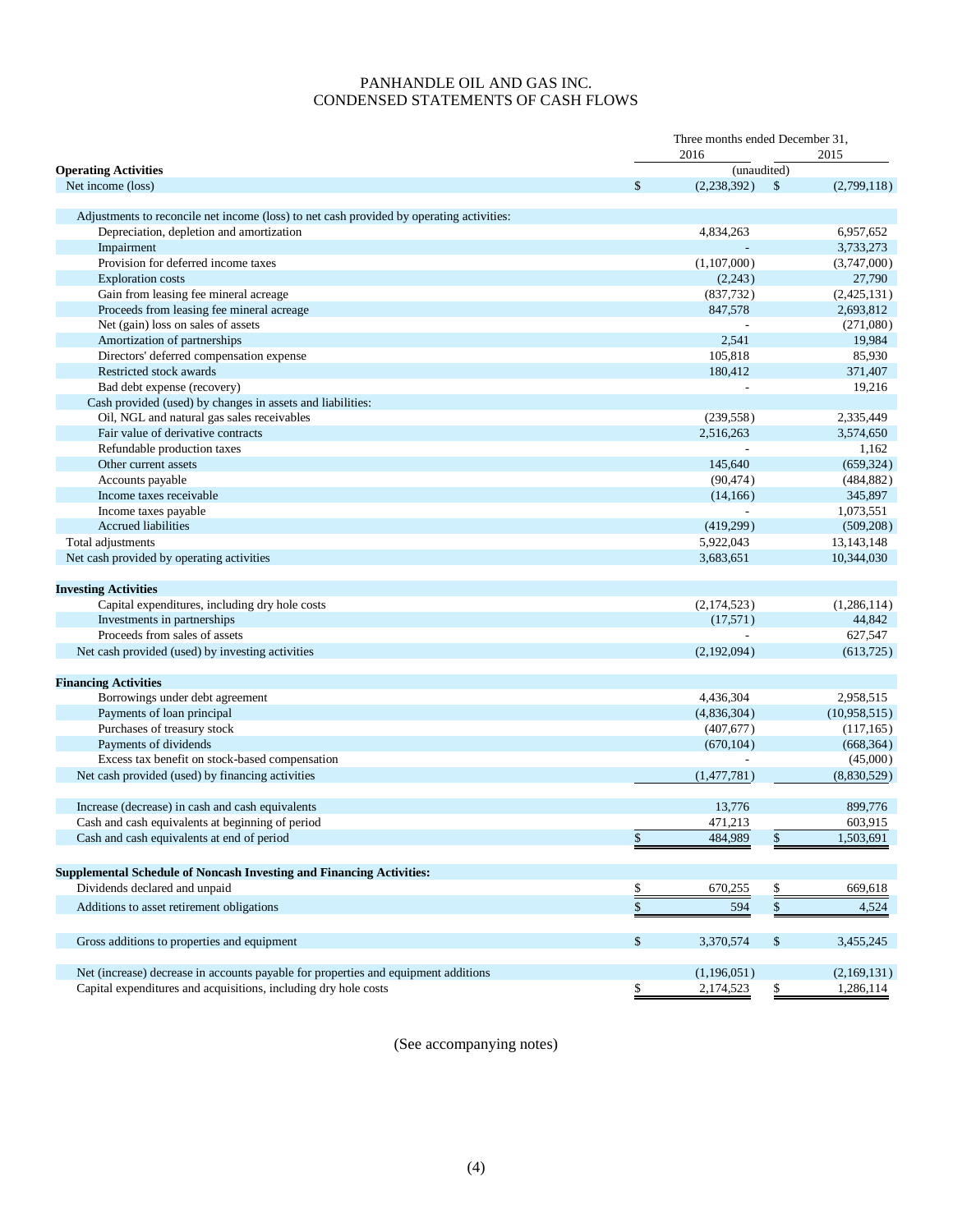### <span id="page-7-0"></span>PANHANDLE OIL AND GAS INC. NOTES TO CONDENSED FINANCIAL STATEMENTS (Unaudited)

NOTE 1: Basis of Presentation and Accounting Principles

#### *Basis of Presentation*

The accompanying unaudited condensed financial statements of Panhandle Oil and Gas Inc. have been prepared in accordance with the instructions to Form 10-Q as prescribed by the SEC. Management of the Company believes that all adjustments necessary for a fair presentation of the financial position and results of operations and cash flows for the periods have been included. All such adjustments are of a normal recurring nature. The results are not necessarily indicative of those to be expected for the full year. The Company's fiscal year runs from October 1 through September 30.

Certain amounts and disclosures have been condensed or omitted from these financial statements pursuant to the rules and regulations of the SEC. Therefore, these condensed financial statements should be read in conjunction with the financial statements and related notes thereto included in the Company's 2016 Annual Report on Form 10-K.

#### *Adoption of New Accounting Pronouncements*

In April 2015, the FASB issued Accounting Standards Update ("ASU") 2015-03, *Interest—Imputation of Interest (Subtopic 835-30): Simplifying the Presentation of Debt Issuance Costs*. The update requires that debt issuance costs related to a recognized debt liability, such as senior notes, term loans and note payables, be presented in the balance sheet as a direct deduction from the carrying amount of that debt liability, consistent with the presentation of debt discounts. Under previous guidance, debt issuance costs were required to be presented in the balance sheet as an asset. The recognition and measurement guidance for debt issuance costs is not affected by the update. For public entities, the guidance is effective for fiscal years beginning after December 15, 2015, including interim periods within those fiscal years.

In August 2015, the FASB issued ASU 2015-15, *Interest—Imputation of Interest (Subtopic 835-30): Presentation and Subsequent Measurement of Debt Issuance Costs Associated with Line-of-Credit Arrangements*, which allows for line-of-credit arrangements to be handled consistently with the presentation of debt issuance costs prior to ASU 2015-03 issued in April 2015. For public entities, the guidance is effective for fiscal years beginning after December 15, 2015, including interim periods within those fiscal years.

The Company adopted ASU 2015-03 and ASU 2015-15 as of December 31, 2016. The Company elected to continue to show debt issuance costs associated with its credit facility (Company's only debt) as assets versus a direct reduction of the debt liability. Therefore, the adoption had no impact on the Company's current and previously reported balance sheets, shareholders' equity, results of operations, or cash flows. In accordance with ASU 2015-15, unamortized debt issuance costs associated with the Company's credit facility, which amounted to \$232,928 and \$263,584 as of December 31, 2016, and September 30, 2016, respectively, remain reflected in "Other property and equipment" on the balance sheets.

In November 2015, the FASB issued ASU 2015-17, *Balance Sheet Classification of Deferred Taxes*. The update requires that deferred income tax assets and liabilities be classified as noncurrent in the balance sheet. For public entities, the guidance is effective for fiscal years beginning after December 15, 2016, including interim periods within those fiscal years.

The Company early adopted ASU 2015-17 as of December 31, 2016, on a retrospective basis to all prior balance sheet periods presented. As a result of the adoption, the Company reclassified \$201,900 and \$310,900 as of December 31, 2016, and September 30, 2016, respectively, from "Deferred income taxes" in current assets to "Deferred income tax, net" in long term liabilities on the balance sheets. Adoption of ASU 2015-17 had no impact on the Company's current and previously reported shareholders' equity, results of operations or cash flows. The affected prior period deferred income tax account balances presented throughout this report on Form 10-Q have been adjusted to reflect the retroactive adoption of ASU 2015-17.

In August 2016, the FASB issued ASU 2016-15, *Classification of Certain Cash Receipts and Cash Payments*, which addresses certain issues where diversity in practice was identified and may change how an entity classifies certain cash receipts and cash payments on its statement of cash flows. The new guidance also clarifies how the predominance principle should be applied when cash receipts and cash payments have aspects of more than one class of cash flows. This guidance will generally be applied retrospectively and is effective for public business entities for fiscal years beginning after December 15, 2017, and interim periods within those years. Early adoption is permitted. All of the amendments in ASU 2016-15 are required to be adopted at the same time.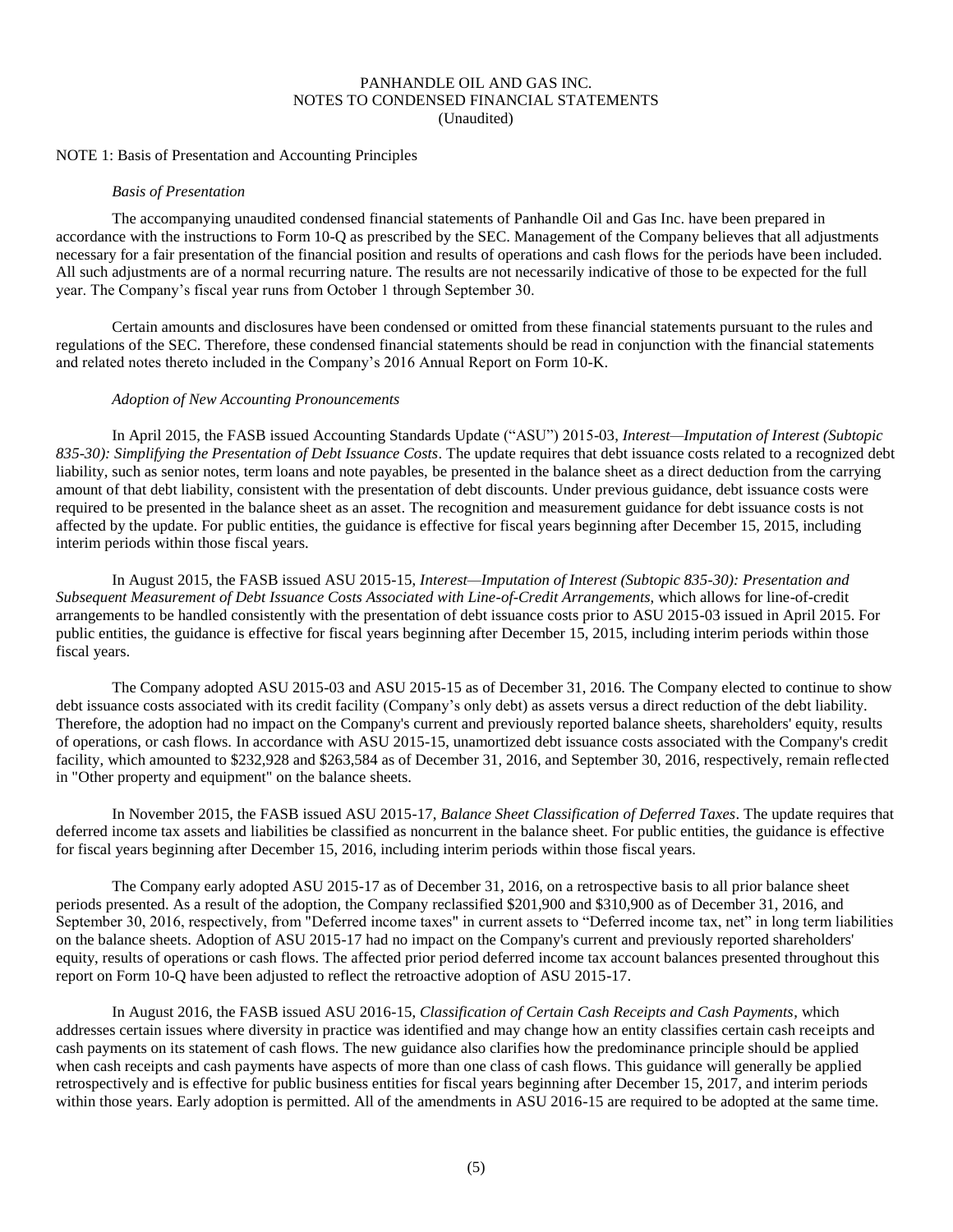The Company early adopted ASU 2016-15 as of December 31, 2016. As a result of the adoption, the Company reclassified "Proceeds from leasing fee mineral acreage", which totaled \$847,578 and \$2,693,812 as of December 31, 2016, and December 31, 2015, respectively, from Investing Activities to Operating Activities on the Condensed Statements of Cash Flows as these transactions are made in our normal course of business and represent operating activities based on the application of the predominance principle. As another result of this adoption, we are also electing to classify our distributions received from equity method investments using the Cumulative Earnings Approach. Distributions received are considered returns on investment and classified as cash inflows from operating activities, unless the investor's cumulative distributions received less distributions received in prior periods that were determined to be returns of investment exceed cumulative equity in earnings recognized by the investor. When such an excess occurs, the current-period distribution up to this excess should be considered a return of investment and classified as cash inflows from investing activities. This election did not have any impact on our cash flow statements as the Company was already applying this approach. Adoption of ASU 2016-15 had no impact on the Company's current and previously reported shareholders' equity, results of operations or balance sheets. The affected prior period balances in the Condensed Statements of Cash Flows presented throughout this report on Form 10-Q have been adjusted to reflect the retroactive adoption of ASU 2016-15.

In March 2016, the FASB issued ASU 2016-09, *Compensation - Stock Compensation (Topic 718): Improvements to Employee Share-Based Payment Accounting*. The new guidance is intended to improve the accounting for employee share-based payments and affect all organizations that issue share-based payment awards to their employees. The guidance changes how companies account for certain aspects of share-based payment awards, including the accounting for income taxes, forfeitures, and statutory tax withholding requirements, as well as classification in the statement of cash flows. The standard is effective for interim and annual reporting periods beginning after December 15, 2016, and will be adopted either prospectively, retrospectively or using a modified retrospective transition approach depending on the topic covered in the standard. Early adoption is permitted for any organization in any interim or annual period. On a prospective basis companies will no longer record excess tax benefits and deficiencies in additional paid-in capital. Instead, excess tax benefits and deficiencies will be recognized as income tax expense or benefit in the income statement. This is expected to result in increased volatility in income tax expense/benefit and corresponding variations in the relationship between income tax expense/benefit and pre-tax income/loss from period to period. Also, companies will have to present excess tax benefits and deficiencies as operating activities on the statement of cash flows (prospectively or retrospectively). The new guidance will also require an employer to classify as a financing activity in its statement of cash flows the cash paid to a tax authority when shares are withheld to satisfy the employer's statutory income tax withholding obligation.

The Company early adopted ASU 2016-09 as of October 1, 2016. As a result of the adoption, the Company recorded \$228,000 of excess tax benefits from stock-based compensation in the "Provision (benefit) for income taxes" on the Condensed Statements of Operations in the current period versus "Capital in excess of par" on the Condensed Balance Sheets as was previously required. This part of the guidance is to be applied prospectively, so the prior period balances have not been reclassified. The Company also presented excess tax benefits from stock-based compensation in the "Operating Activities" section of the Condensed Statements of Cash Flows in the current period versus the "Financing Activities" section of the Condensed Statements of Cash Flows as was previously presented. The Company has elected to apply this part of the guidance prospectively, so the prior period balances have not been reclassified. The guidance also requires that companies present employees taxes paid upon vesting as financing activities on the statement of cash flows. This requirement had no impact on the Company, as this has been the practice historically. The Company is also electing to account for forfeitures of awards as they occur, instead of estimating a forfeiture amount. A cumulative-effect adjustment to retained earnings was not necessary for this transition as there were no material forfeitures estimated or incurred in the past.

### *New Accounting Pronouncements yet to be Adopted*

In February 2016, the FASB issued its new lease accounting guidance in ASU 2016-02, *Leases (Topic 842)*. Under the new guidance, lessees will be required to recognize the following for all leases (with the exception of short-term leases) at the commencement date: 1) a lease liability, which is a lessee's obligation to make lease payments arising from a lease, measured on a discounted basis; and 2) a right-of-use asset, which is an asset that represents the lessee's right to use, or control the use of, a specified asset for the lease term. The new lease guidance simplified the accounting for sale and leaseback transactions primarily because lessees must recognize lease assets and lease liabilities. Lessees will no longer be provided with a source of off-balance sheet financing. For public entities, the guidance is effective for fiscal years beginning after December 15, 2018, including interim periods within those fiscal years. Early application is permitted for all public business entities upon issuance. Lessees (for capital and operating leases) and lessors (for sales-type, direct financing, and operating leases) must apply a modified retrospective transition approach for leases existing at, or entered into after, the beginning of the earliest comparative period presented in the financial statements. The modified retrospective approach would not require any transition accounting for leases that expired before the earliest comparative period presented. Lessees and lessors may not apply a full retrospective transition approach. We are assessing the potential impact that this update will have on our financial statements.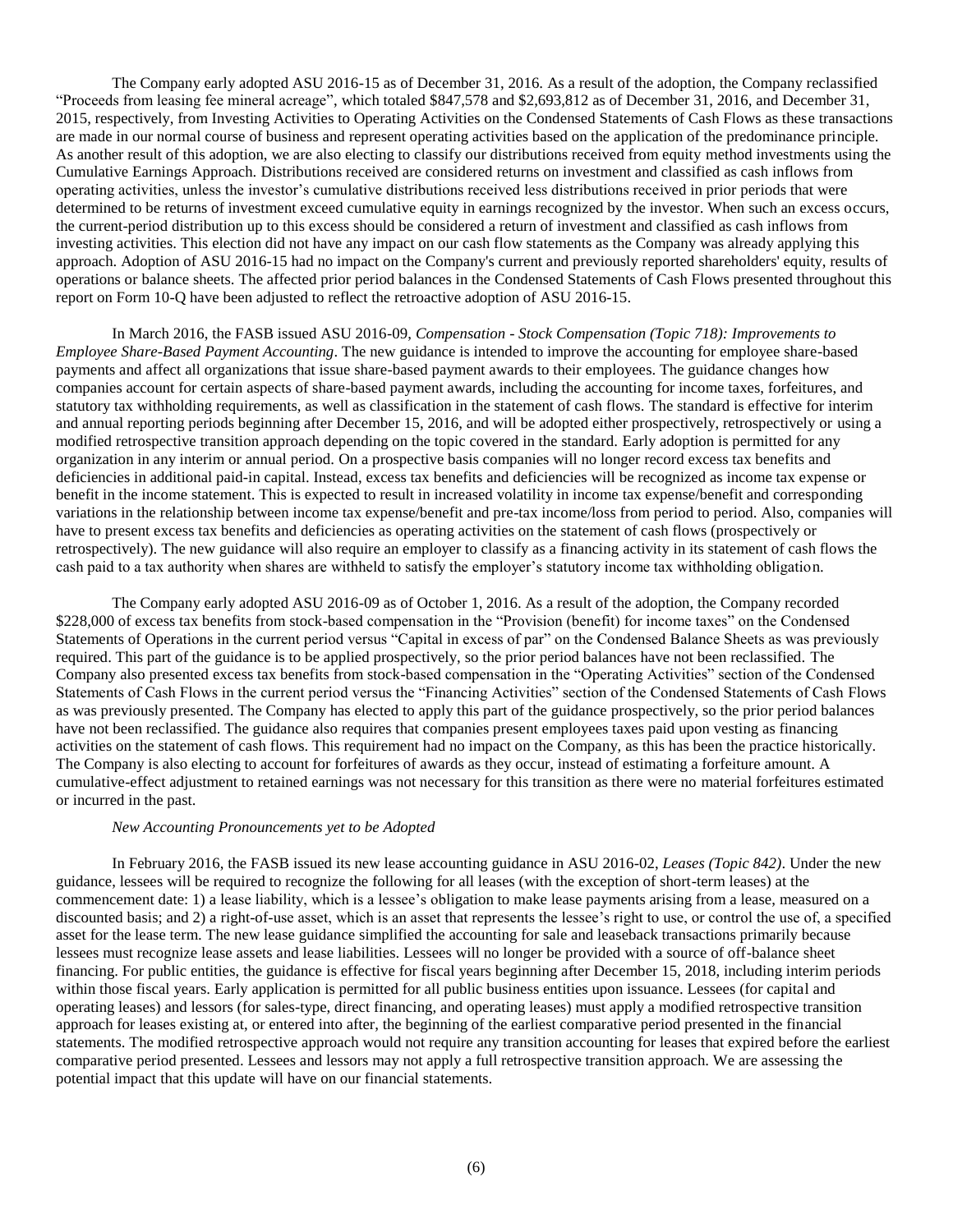In January 2016, the FASB issued ASU 2016-01, *Financial Instruments – Overall (Subtopic 825-10): Recognition and Measurement of Financial Assets and Financial Liabilities*. The new guidance is intended to improve the recognition and measurement of financial instruments. The new guidance is effective for public companies for fiscal years beginning after December 15, 2017, including interim periods within those fiscal years. We are assessing the potential impact that this update will have on our financial statements.

In May 2014, the FASB issued ASU 2014-09, *Revenue from Contracts with Customers*, which will supersede nearly all existing revenue recognition guidance under GAAP. The standard's core principle is that a company will recognize revenue when it transfers promised goods or services to customers in an amount that reflects the consideration to which the company expects to be entitled in exchange for those goods or services. We are evaluating our existing revenue recognition policies to determine whether any contracts in the scope of the guidance will be affected by the new requirements. The standard is effective for us on October 1, 2018. The standard allows for either "full retrospective" adoption, meaning the standard is applied to all of the periods presented, or "modified retrospective" adoption, meaning the standard is applied only to the most current period presented in the financial statements. We are currently evaluating the potential impact that this update will have on our financial statements and the transition method that will be elected.

Other accounting standards that have been issued or proposed by the FASB, or other standards-setting bodies, that do not require adoption until a future date are not expected to have a material impact on the financial statements upon adoption.

#### NOTE 2: Income Taxes

The Company's provision for income taxes differs from the statutory rate primarily due to estimated federal and state benefits generated from estimated excess federal and Oklahoma percentage depletion, which are permanent tax benefits. Excess percentage depletion, both federal and Oklahoma, can only be taken in the amount that it exceeds cost depletion which is calculated on a unit-ofproduction basis.

Both excess federal percentage depletion, which is limited to certain production volumes and by certain income levels, and excess Oklahoma percentage depletion, which has no limitation on production volume, reduce estimated taxable income or add to estimated taxable loss projected for any year. The federal and Oklahoma excess percentage depletion estimates will be updated throughout the year until finalized with detailed well-by-well calculations at fiscal year-end. Federal and Oklahoma excess percentage depletion, when a provision for income taxes is expected for the year, decreases the effective tax rate, while the effect is to increase the effective tax rate when a benefit for income taxes is expected for the year. The benefits of federal and Oklahoma excess percentage depletion are not directly related to the amount of pre-tax income recorded in a period. Accordingly, in periods where a recorded pretax income or loss is relatively small, the proportional effect of these items on the effective tax rate may be significant. The effective tax rate for the quarter ended December 31, 2016, was 33% as compared to 46% for the quarter ended December 31, 2015.

#### NOTE 3: Basic and Diluted Earnings (Loss) per Share

Basic and diluted earnings (loss) per share is calculated using net income (loss) divided by the weighted average number of voting common shares outstanding, including unissued, vested directors' deferred compensation shares during the period.

#### NOTE 4: Long-term Debt

The Company has a \$200,000,000 credit facility with a group of banks headed by Bank of Oklahoma (BOK) with a current borrowing base of \$80,000,000 and a maturity date of November 30, 2018. The credit facility is subject to a semi-annual borrowing base determination, wherein BOK applies their commodity pricing forecast to the Company's reserve forecast and determines a borrowing base. The facility is secured by certain of the Company's properties with a net book value of \$162,622,006 at December 31, 2016. The interest rate is based on BOK prime plus from 0.375% to 1.125%, or 30 day LIBOR plus from 1.875% to 2.625%. The election of BOK prime or LIBOR is at the Company's discretion. The interest rate spread from BOK prime or LIBOR will be charged based on the ratio of the loan balance to the borrowing base. The interest rate spread from LIBOR or the prime rate increases as a larger percent of the borrowing base is advanced. At December 31, 2016, the effective interest rate was 2.81%.

The Company's debt is recorded at the carrying amount on its balance sheet. The carrying amount of the Company's revolving credit facility approximates fair value because the interest rates are reflective of market rates.

Determinations of the borrowing base are made semi-annually (June and December) or whenever the banks, in their discretion, believe that there has been a material change in the value of the oil and natural gas properties. In December 2016, the borrowing base was redetermined by the banks and left unchanged at \$80,000,000. The loan agreement contains customary covenants which, among other things, require periodic financial and reserve reporting and place certain limits on the Company's incurrence of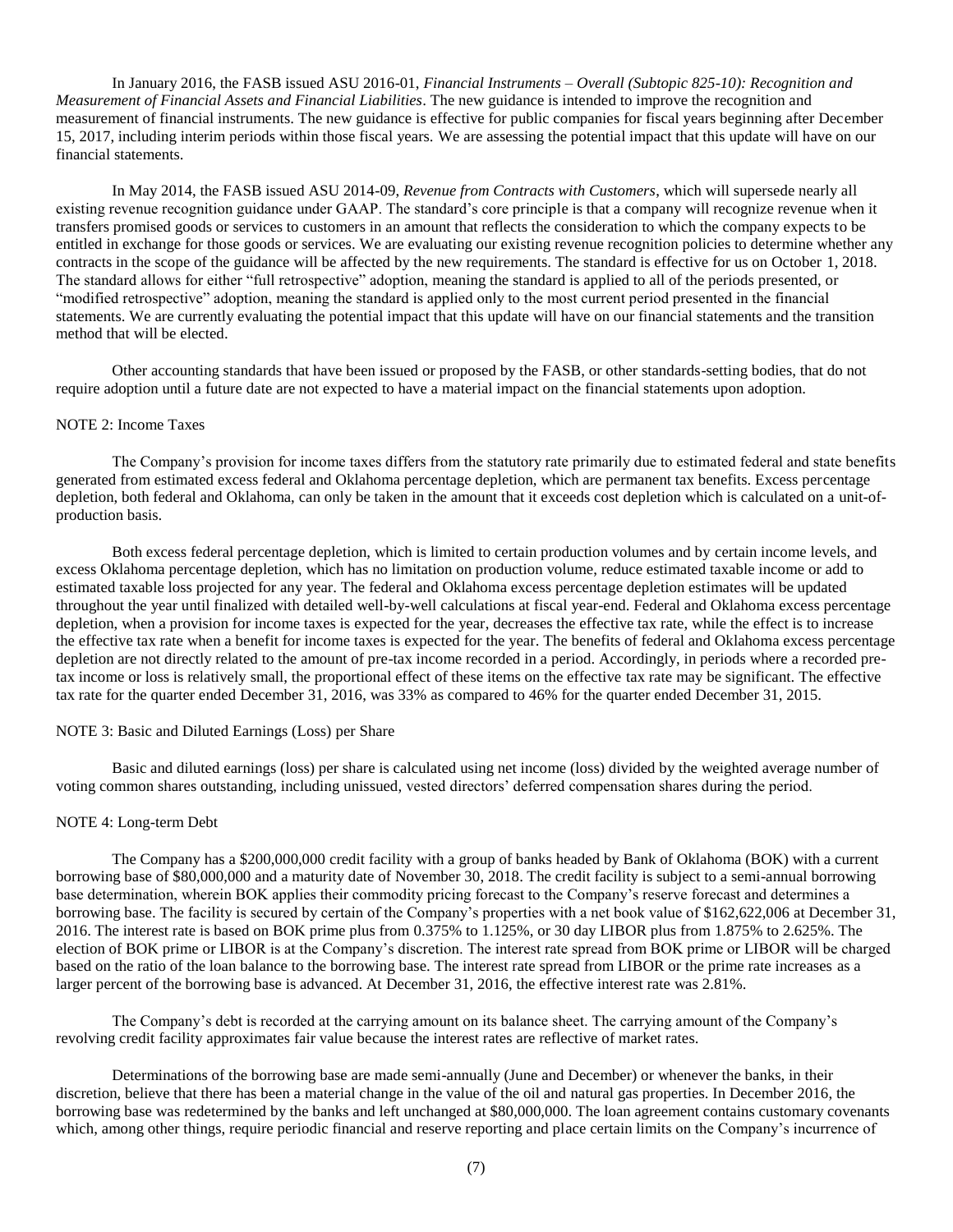indebtedness, liens, payment of dividends and acquisitions of treasury stock. In addition, the Company is required to maintain certain financial ratios, a current ratio (as defined – current assets includes availability under outstanding credit facility) of no less than 1.0 to 1.0 and a funded debt to EBITDA (trailing twelve months as defined) of no more than 4.0 to 1.0. At December 31, 2016, the Company was in compliance with the covenants of the loan agreement and has \$35,900,000 of availability under its outstanding credit facility.

### NOTE 5: Deferred Compensation Plan for Non-Employee Directors

Annually, non-employee directors may elect to be included in the Deferred Compensation Plan for Non-Employee Directors. The Deferred Compensation Plan for Non-Employee Directors provides that each outside director may individually elect to be credited with future unissued shares of Company common stock rather than cash for all or a portion of the annual retainers, Board meeting fees and committee meeting fees, and may elect to receive shares, when issued, over annual time periods up to ten years. These unissued shares are recorded to each director's deferred compensation account at the closing market price of the shares (i) on the dates of the Board and committee meetings, and (ii) on the payment dates of the annual retainers. Only upon a director's retirement, termination, death, or a change-in-control of the Company will the shares recorded for such director under the Deferred Compensation Plan for Non-Employee Directors be issued to the director. The promise to issue such shares in the future is an unsecured obligation of the Company.

#### NOTE 6: Restricted Stock Plan

In March 2010, shareholders approved the Panhandle Oil and Gas Inc. 2010 Restricted Stock Plan (2010 Stock Plan), which made available 200,000 shares of common stock to provide a long-term component to the Company's total compensation package for its officers and to further align the interest of its officers with those of its shareholders. In March 2014, shareholders approved an amendment to increase the number of shares of common stock reserved for issuance under the 2010 Stock Plan from 200,000 shares to 500,000 shares and to allow the grant of shares of restricted stock to our directors. The 2010 Stock Plan, as amended, is designed to provide as much flexibility as possible for future grants of restricted stock so that the Company can respond as necessary to provide competitive compensation in order to retain, attract and motivate directors and officers of the Company and to align their interests with those of the Company's shareholders.

Effective in May 2014, the board of directors adopted resolutions to allow management, at their discretion, to purchase the Company's common stock up to an amount equal to the aggregate number of shares of common stock awarded pursuant to the Company's Amended 2010 Restricted Stock Plan, contributed by the Company to its ESOP and credited to the accounts of directors pursuant to the Deferred Compensation Plan for Non-Employee Directors.

On December 9, 2016, the Company awarded 6,845 non-performance based shares and 20,531 performance based shares of the Company's common stock as restricted stock to certain officers. The restricted stock vests at the end of a three-year period and contains non-forfeitable rights to receive dividends and voting rights during the vesting period. The non-performance and performance based shares had a fair value on their award date of \$176,260 and \$292,884, respectively. The fair value for the performance and the non-performance based awards will be recognized as compensation expense ratably over the vesting period. The fair value of the performance based shares on their award date is calculated by simulating the Company's stock prices as compared to the Dow Jones Select Oil Exploration and Production Index (DJSOEP) prices utilizing a Monte Carlo model covering the performance period (December 9, 2016, through December 9, 2019).

On December 31, 2016, the Company awarded 7,430 non-performance based shares of the Company's common stock as restricted stock to its non-employee directors. The restricted stock vests quarterly over one year starting on March 31, 2017. The restricted stock contains non-forfeitable rights to receive dividends and voting rights during the vesting period. These nonperformance based shares had a fair value on their award date of \$174,975.

The following table summarizes the Company's pre-tax compensation expense for the three months ended December 31, 2016 and 2015, related to the Company's performance based and non-performance based restricted stock.

|                                         | Three Months Ended<br>December 31. |         |
|-----------------------------------------|------------------------------------|---------|
|                                         | 2016                               | 2015    |
| Performance based, restricted stock     | 79.216                             | 269,510 |
| Non-performance based, restricted stock | 101.196                            | 101,897 |
| Total compensation expense              | 180,412                            | 371,407 |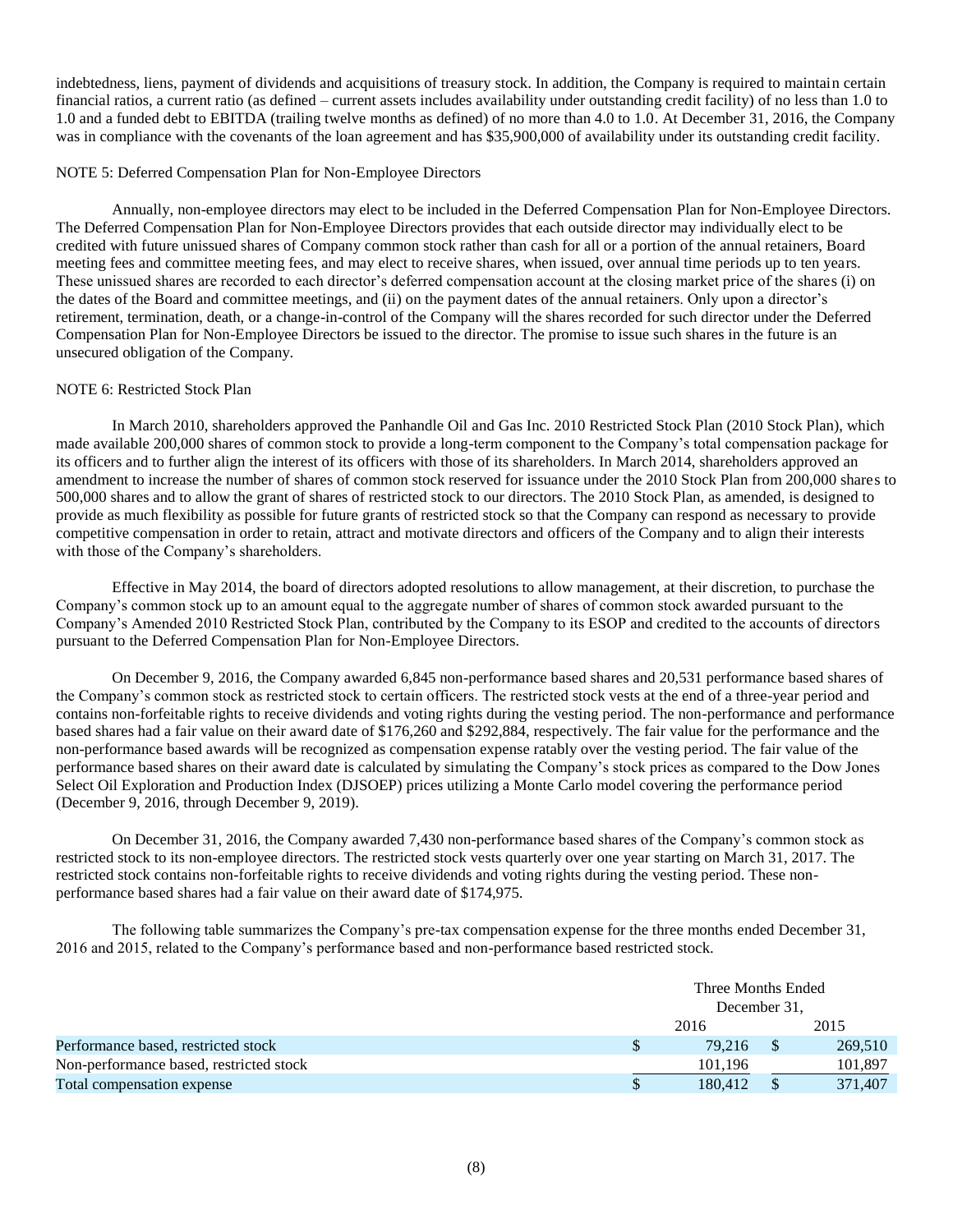A summary of the Company's unrecognized compensation cost for its unvested performance based and non-performance based restricted stock and the weighted-average periods over which the compensation cost is expected to be recognized are shown in the following table.

|                                         | As of December 31, 2016  |                   |  |  |  |
|-----------------------------------------|--------------------------|-------------------|--|--|--|
|                                         | Unrecognized             | Weighted Average  |  |  |  |
|                                         | <b>Compensation Cost</b> | Period (in years) |  |  |  |
| Performance based, restricted stock     | 421,524                  | 2.37              |  |  |  |
| Non-performance based, restricted stock | 454,090                  | 1.87              |  |  |  |
| Total                                   | 875,614                  |                   |  |  |  |

Upon vesting, shares are expected to be issued out of shares held in treasury.

#### NOTE 7: Oil, NGL and Natural Gas Reserves

Management considers the estimation of the Company's crude oil, NGL and natural gas reserves to be the most significant of its judgments and estimates. Changes in crude oil, NGL and natural gas reserve estimates affect the Company's calculation of DD&A, provision for retirement of assets and assessment of the need for asset impairments. On an annual basis, with a semi-annual update, the Company's Independent Consulting Petroleum Engineer, with assistance from Company staff, prepares estimates of crude oil, NGL and natural gas reserves based on available geological and seismic data, reservoir pressure data, core analysis reports, well logs, analogous reservoir performance history, production data and other available sources of engineering, geological and geophysical information. Between periods in which reserves would normally be calculated, the Company updates the reserve calculations utilizing appropriate prices for the current period. The estimated oil, NGL and natural gas reserves were computed using the 12-month average price calculated as the unweighted arithmetic average of the first-day-of-the-month oil, NGL and natural gas price for each month within the 12-month period prior to the balance sheet date, held flat over the life of the properties. However, projected future crude oil, NGL and natural gas pricing assumptions are used by management to prepare estimates of crude oil, NGL and natural gas reserves and future net cash flows used in asset impairment assessments and in formulating management's overall operating decisions. Crude oil, NGL and natural gas prices are volatile and affected by worldwide production and consumption and are outside the control of management.

#### NOTE 8: Impairment

All long-lived assets, principally oil and natural gas properties, are monitored for potential impairment when circumstances indicate that the carrying value of the asset may be greater than its estimated future net cash flows. The evaluations involve significant judgment since the results are based on estimated future events, such as: inflation rates; future drilling and completion costs; future sales prices for oil, NGL and natural gas; future production costs; estimates of future oil, NGL and natural gas reserves to be recovered and the timing thereof; the economic and regulatory climates and other factors. The need to test a property for impairment may result from significant declines in sales prices or unfavorable adjustments to oil, NGL and natural gas reserves. Between periods in which reserves would normally be calculated, the Company updates the reserve calculations to reflect any material changes since the prior report was issued and then utilizes updated projected future price decks current with the period. For the three months ended December 31, 2016 and 2015, the assessment resulted in impairment provisions on producing properties of \$0 and \$3,733,273, respectively. A significant reduction in oil, NGL and natural gas prices or a decline in reserve volumes may lead to additional impairment in future periods that may be material to the Company.

#### NOTE 9: Capitalized Costs

As of December 31, 2016, and September 30, 2016, non-producing oil and natural gas properties include costs of \$0 and \$5,917, respectively, on exploratory wells which were drilling and/or testing.

#### NOTE 10: Derivatives

The Company has entered into commodity price derivative agreements including fixed swap contracts and costless collar contracts. These instruments are intended to reduce the Company's exposure to short-term fluctuations in the price of oil and natural gas. Fixed swap contracts set a fixed price and provide payments to the Company if the index price is below the fixed price, or require payments by the Company if the index price is above the fixed price. Collar contracts set a fixed floor price and a fixed ceiling price and provide payments to the Company if the index price falls below the floor or require payments by the Company if the index price rises above the ceiling. These contracts cover only a portion of the Company's natural gas and oil production and provide only partial price protection against declines in natural gas and oil prices. These derivative instruments may expose the Company to risk of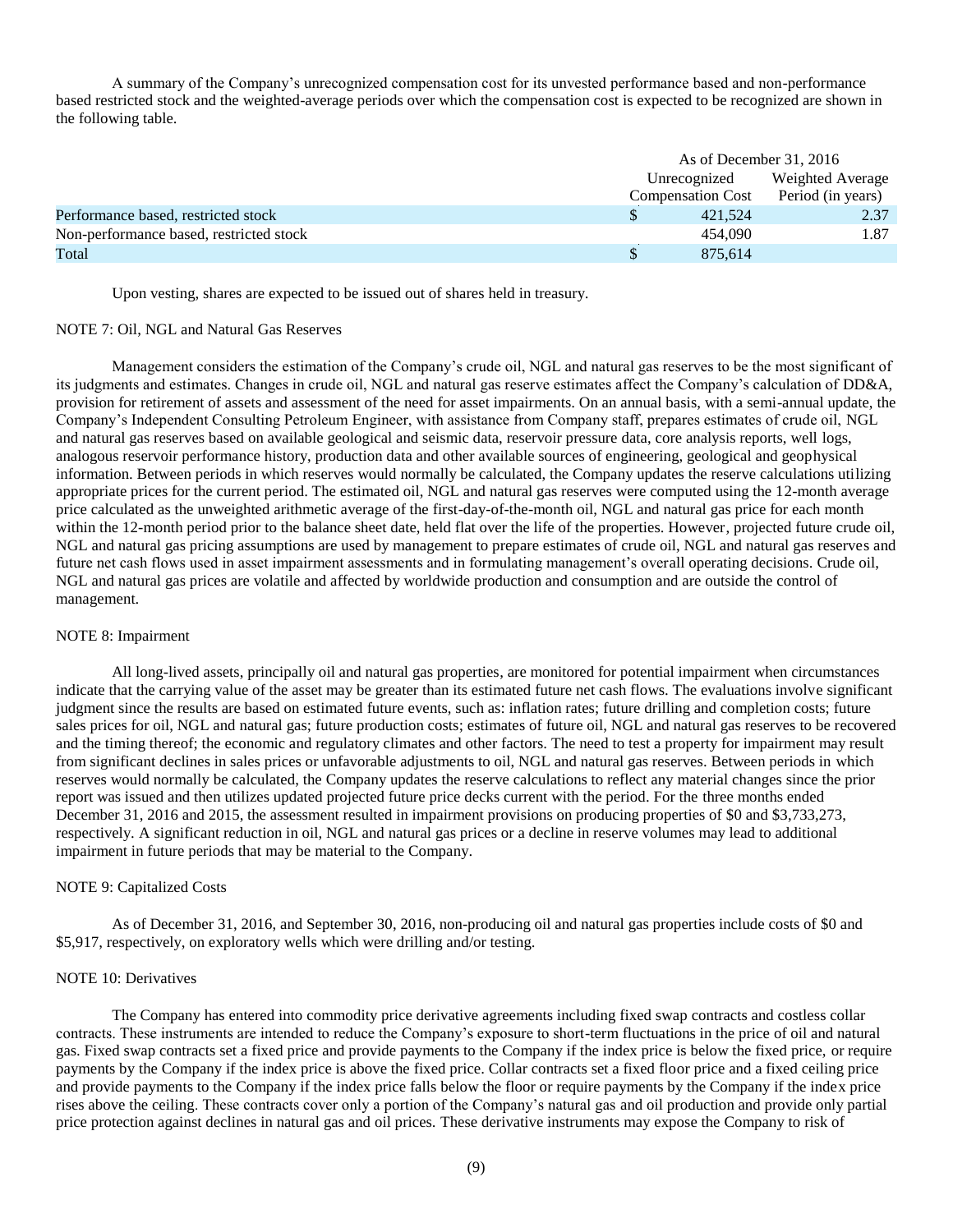financial loss and limit the benefit of future increases in prices. All of the Company's derivative contracts are with Bank of Oklahoma and are secured under its credit facility with Bank of Oklahoma. The derivative instruments have settled or will settle based on the prices below.

# Derivative contracts in place as of December 31, 2016

|                               | Production volume |                        |                                 |
|-------------------------------|-------------------|------------------------|---------------------------------|
| Contract period               | covered per month | Index                  | Contract price                  |
| Natural gas costless collars  |                   |                        |                                 |
| November 2016 - March 2017    | 50,000 Mmbtu      | NYMEX Henry Hub        | \$2.25 floor / \$3.65 ceiling   |
| November 2016 - March 2017    | 80,000 Mmbtu      | <b>NYMEX Henry Hub</b> | \$2.25 floor / \$3.95 ceiling   |
| November 2016 - March 2017    | 50,000 Mmbtu      | NYMEX Henry Hub        | \$2.60 floor / \$3.25 ceiling   |
| January - March 2017          | 30,000 Mmbtu      | <b>NYMEX Henry Hub</b> | \$3.20 floor / \$4.00 ceiling   |
| January - June 2017           | 50,000 Mmbtu      | <b>NYMEX Henry Hub</b> | \$2.85 floor / \$3.35 ceiling   |
| January - December 2017       | 50,000 Mmbtu      | <b>NYMEX Henry Hub</b> | \$2.80 floor / \$3.47 ceiling   |
| January - December 2017       | 50,000 Mmbtu      | NYMEX Henry Hub        | \$3.00 floor / \$3.35 ceiling   |
| April - December 2017         | 50,000 Mmbtu      | <b>NYMEX Henry Hub</b> | \$2.80 floor / \$3.35 ceiling   |
| April - December 2017         | 50,000 Mmbtu      | NYMEX Henry Hub        | \$2.75 floor / \$3.35 ceiling   |
| April - December 2017         | 30,000 Mmbtu      | <b>NYMEX Henry Hub</b> | \$3.00 floor / \$3.65 ceiling   |
| May - December 2017           | 50,000 Mmbtu      | NYMEX Henry Hub        | \$3.00 floor / \$3.60 ceiling   |
| May - December 2017           | 50,000 Mmbtu      | <b>NYMEX Henry Hub</b> | \$3.20 floor / \$3.65 ceiling   |
| January - March 2018          | 100,000 Mmbtu     | NYMEX Henry Hub        | \$3.50 floor / \$3.95 ceiling   |
| Natural gas fixed price swaps |                   |                        |                                 |
| October 2016 - March 2017     | 25,000 Mmbtu      | NYMEX Henry Hub        | \$3.200                         |
| November 2016 - April 2017    | 80,000 Mmbtu      | <b>NYMEX Henry Hub</b> | \$2.955                         |
| January - March 2017          | 50,000 Mmbtu      | NYMEX Henry Hub        | \$3.665                         |
| January - December 2017       | 25,000 Mmbtu      | <b>NYMEX Henry Hub</b> | \$3.100                         |
| April - December 2017         | 50,000 Mmbtu      | NYMEX Henry Hub        | \$3.070                         |
| April - December 2017         | 50,000 Mmbtu      | <b>NYMEX Henry Hub</b> | \$3.210                         |
| April - December 2017         | 30,000 Mmbtu      | NYMEX Henry Hub        | \$3.300                         |
| July - December 2017          | 50,000 Mmbtu      | <b>NYMEX Henry Hub</b> | \$3.510                         |
| January - March 2018          | 50,000 Mmbtu      | NYMEX Henry Hub        | \$3.700                         |
| Oil costless collars          |                   |                        |                                 |
| October 2016 - March 2017     | 3,000 Bbls        | <b>NYMEX WTI</b>       | \$40.00 floor / \$58.50 ceiling |
| October 2016 - March 2017     | 3,000 Bbls        | <b>NYMEX WTI</b>       | \$45.00 floor / \$54.00 ceiling |
| October 2016 - March 2017     | 3,000 Bbls        | <b>NYMEX WTI</b>       | \$45.00 floor / \$55.50 ceiling |
| January - December 2017       | 3,000 Bbls        | <b>NYMEX WTI</b>       | \$50.00 floor / \$55.00 ceiling |
| January - December 2017       | 3,000 Bbls        | <b>NYMEX WTI</b>       | \$52.00 floor / \$58.00 ceiling |
| January - December 2017       | 3,000 Bbls        | <b>NYMEX WTI</b>       | \$53.00 floor / \$57.75 ceiling |
| April - December 2017         | 2,000 Bbls        | <b>NYMEX WTI</b>       | \$50.00 floor / \$57.50 ceiling |
| July - December 2017          | 5,000 Bbls        | <b>NYMEX WTI</b>       | \$45.00 floor / \$56.25 ceiling |
| Oil fixed price swaps         |                   |                        |                                 |
| January - December 2017       | 3,000 Bbls        | <b>NYMEX WTI</b>       | \$53.89                         |
| April - June 2017             | 5,000 Bbls        | <b>NYMEX WTI</b>       | \$53.50                         |
| April - December 2017         | 2,000 Bbls        | <b>NYMEX WTI</b>       | \$54.20                         |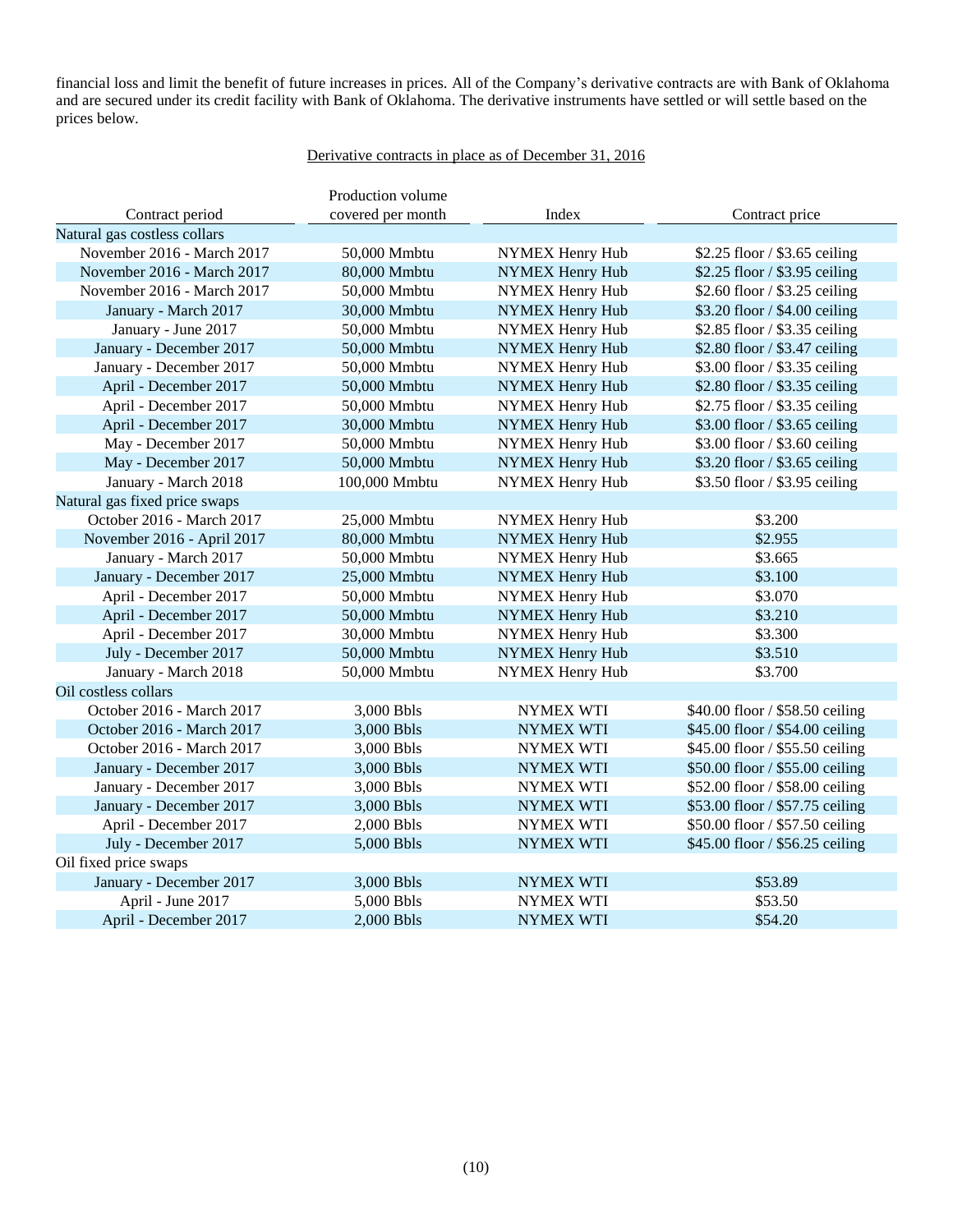## Derivative contracts in place as of September 30, 2016

| Production volume |                        |                                 |
|-------------------|------------------------|---------------------------------|
| covered per month | Index                  | Contract price                  |
|                   |                        |                                 |
| 200,000 Mmbtu     | NYMEX Henry Hub        | $$1.95$ floor / $$2.40$ ceiling |
| 70,000 Mmbtu      | <b>NYMEX Henry Hub</b> | \$2.75 floor / \$3.05 ceiling   |
| 50,000 Mmbtu      | NYMEX Henry Hub        | \$2.90 floor / \$3.40 ceiling   |
| 50,000 Mmbtu      | <b>NYMEX Henry Hub</b> | \$2.25 floor $/$ \$3.65 ceiling |
| 80,000 Mmbtu      | NYMEX Henry Hub        | \$2.25 floor / \$3.95 ceiling   |
| 50,000 Mmbtu      | <b>NYMEX Henry Hub</b> | $$2.60$ floor / \$3.25 ceiling  |
| 50,000 Mmbtu      | NYMEX Henry Hub        | \$2.85 floor / \$3.35 ceiling   |
| 50,000 Mmbtu      | NYMEX Henry Hub        | \$2.80 floor / \$3.47 ceiling   |
| 50,000 Mmbtu      | NYMEX Henry Hub        | \$3.00 floor / \$3.35 ceiling   |
| 50,000 Mmbtu      | NYMEX Henry Hub        | \$2.80 floor / \$3.35 ceiling   |
| 50,000 Mmbtu      | NYMEX Henry Hub        | \$2.75 floor / \$3.35 ceiling   |
|                   |                        |                                 |
| 100,000 Mmbtu     | NYMEX Henry Hub        | \$2.410                         |
| 25,000 Mmbtu      | <b>NYMEX Henry Hub</b> | \$3.200                         |
| 80,000 Mmbtu      | NYMEX Henry Hub        | \$2.955                         |
| 25,000 Mmbtu      | NYMEX Henry Hub        | \$3.100                         |
| 50,000 Mmbtu      | NYMEX Henry Hub        | \$3.070                         |
|                   |                        |                                 |
| 3,000 Bbls        | <b>NYMEX WTI</b>       | \$35.00 floor / \$49.00 ceiling |
| 3,000 Bbls        | <b>NYMEX WTI</b>       | \$40.00 floor / \$47.25 ceiling |
| 3,000 Bbls        | <b>NYMEX WTI</b>       | \$40.00 floor / \$58.50 ceiling |
| 3,000 Bbls        | <b>NYMEX WTI</b>       | \$45.00 floor / \$54.00 ceiling |
| 3,000 Bbls        | <b>NYMEX WTI</b>       | \$45.00 floor / \$55.50 ceiling |
|                   |                        |                                 |

The Company has elected not to complete all of the documentation requirements necessary to permit these derivative contracts to be accounted for as cash flow hedges. The Company's fair value of derivative contracts was a net liability of \$2,944,534 as of December 31, 2016, and a net liability of \$428,271 as of September 30, 2016.

The fair value amounts recognized for the Company's derivative contracts executed with the same counterparty under a master netting arrangement may be offset. The Company has the choice to offset or not, but that choice must be applied consistently. A master netting arrangement exists if the reporting entity has multiple contracts with a single counterparty that are subject to a contractual agreement that provides for the net settlement of all contracts through a single payment in a single currency in the event of default on or termination of any one contract. Offsetting the fair values recognized for the derivative contracts outstanding with a single counterparty results in the net fair value of the transactions being reported as an asset or a liability in the Condensed Balance **Sheets**.

The following table summarizes and reconciles the Company's derivative contracts' fair values at a gross level back to net fair value presentation on the Company's Condensed Balance Sheets at December 31, 2016, and September 30, 2016. The Company has offset all amounts subject to master netting agreements in the Company's Condensed Balance Sheets at December 31, 2016, and September 30, 2016.

|                                              | December 31, 2016      |                            |                                  |                            |                          |                        |  |
|----------------------------------------------|------------------------|----------------------------|----------------------------------|----------------------------|--------------------------|------------------------|--|
|                                              | Fair Value (a)         |                            |                                  | Fair Value (a)             |                          |                        |  |
|                                              |                        | <b>Commodity Contracts</b> |                                  | <b>Commodity Contracts</b> |                          |                        |  |
|                                              |                        | Non-                       |                                  |                            | Non-                     | Non-                   |  |
|                                              | Current<br>Liabilities | Current<br>Liabilities     | Current<br>Assets                | Current<br>Liabilities     | Current<br>Assets        | Current<br>Liabilities |  |
| Gross amounts recognized                     | \$2,933,947            | 10,587<br>S.               | \$68,235                         | \$471,847                  | 4.759                    | 29,418<br>S.           |  |
| Offsetting adjustments                       |                        | -                          | (68, 235)                        | (68, 235)                  | (4,759)                  | (4,759)                |  |
| Net presentation on Condensed Balance Sheets | \$2,933,947            | 10.587<br>\$.              | - \$<br>$\overline{\phantom{a}}$ | \$403,612                  | $\overline{\phantom{a}}$ | 24.659                 |  |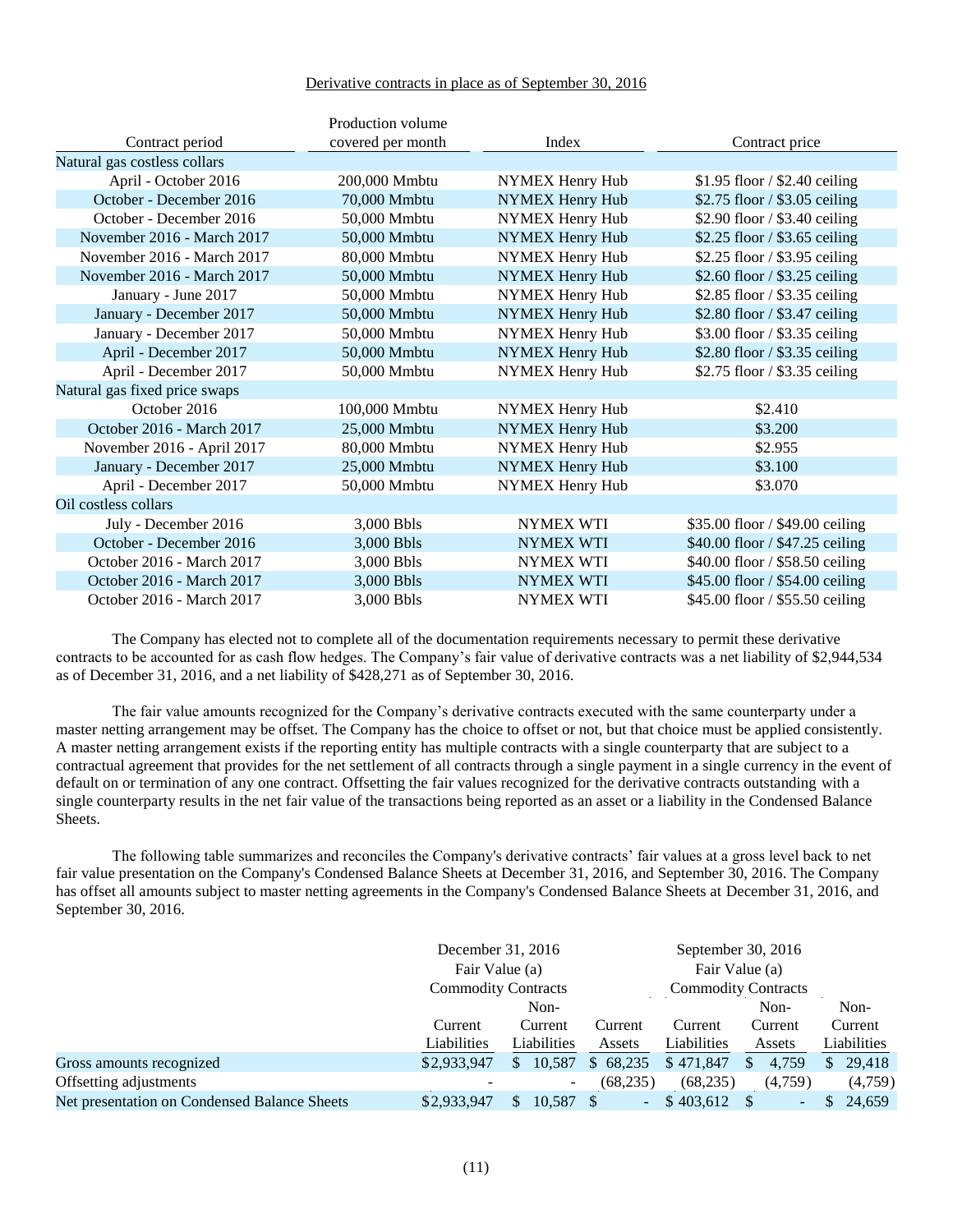(a) See Fair Value Measurements section for further disclosures regarding fair value of financial instruments.

The fair value of derivative assets and derivative liabilities is adjusted for credit risk. The impact of credit risk was immaterial for all periods presented.

## NOTE 11: Fair Value Measurements

Fair value is defined as the amount that would be received from the sale of an asset or paid for the transfer of a liability in an orderly transaction between market participants, i.e., an exit price. To estimate an exit price, a three-level hierarchy is used. The fair value hierarchy prioritizes the inputs, which refer broadly to assumptions market participants would use in pricing an asset or a liability, into three levels. Level 1 inputs are unadjusted quoted prices in active markets for identical assets and liabilities. Level 2 inputs are inputs other than quoted prices included within Level 1 that are observable for the asset or liability, either directly or indirectly. If the asset or liability has a specified (contractual) term, a Level 2 input must be observable for substantially the full term of the asset or liability. Level 2 inputs include the following: (i) quoted prices for similar assets or liabilities in active markets; (ii) quoted prices for identical or similar assets or liabilities in markets that are not active; (iii) inputs other than quoted prices that are observable for the asset or liability; or (iv) inputs that are derived principally from or corroborated by observable market data by correlation or other means. Level 3 inputs are unobservable inputs for the financial asset or liability.

The following table provides fair value measurement information for financial assets and liabilities measured at fair value on a recurring basis as of December 31, 2016.

|                                 | Fair Value Measurement at December 31, 2016 |                     |                    |                          |                   |  |  |
|---------------------------------|---------------------------------------------|---------------------|--------------------|--------------------------|-------------------|--|--|
|                                 | Ouoted                                      |                     | Significant        |                          |                   |  |  |
|                                 | Prices in                                   |                     | Other              | Significant              |                   |  |  |
|                                 | Active                                      | Observable          |                    |                          |                   |  |  |
|                                 | <b>Markets</b>                              |                     | Inputs             | Inputs                   | <b>Total Fair</b> |  |  |
|                                 | (Level 1)                                   |                     | (Level 2)          | (Level 3)                | Value             |  |  |
| Financial Assets (Liabilities): |                                             |                     |                    |                          |                   |  |  |
| Derivative Contracts - Swaps    | \$                                          |                     | $$(1,138,750)$ \\$ | $\overline{\phantom{a}}$ | (1,138,750)       |  |  |
| Derivative Contracts - Collars  | \$                                          | $\omega_{\rm{max}}$ | -\$<br>$\sim$      | (1,805,784)              | \$(1,805,784)     |  |  |

Level 2 – Market Approach - The fair values of the Company's swaps are based on a third-party pricing model which utilizes inputs that are either readily available in the public market, such as natural gas curves, or can be corroborated from active markets. These values are based upon future prices, time to maturity and other factors. These values are then compared to the values given by our counterparties for reasonableness.

Level 3 – The fair values of the Company's costless collar contracts are based on a pricing model which utilizes inputs that are unobservable or not readily available in the public market. These values are based upon future prices, volatility, time to maturity and other factors. These values are then compared to the values given by our counterparties for reasonableness.

The significant unobservable inputs for Level 3 derivative contracts include market volatility and credit risk of counterparties. Changes in these inputs will impact the fair value measurement of our derivative contracts. An increase (decrease) in the volatility of oil and natural gas prices will decrease (increase) the fair value of oil and natural gas derivatives and adverse changes to our counterparties' creditworthiness will decrease the fair value of our derivatives.

The following table represents quantitative disclosures about unobservable inputs for Level 3 Fair Value Measurements.

| Instrument Type     | Unobservable Input         | Range           | Weighted<br>Average | Fair Value<br>December 31, 2016 |
|---------------------|----------------------------|-----------------|---------------------|---------------------------------|
| Oil Collars         | Oil price volatility curve | $0\% - 27.38\%$ | 18.53%              | (493,394)                       |
| Natural Gas Collars | Gas price volatility curve | $0\% - 39.17\%$ | 21.87%              | (1,312,390)                     |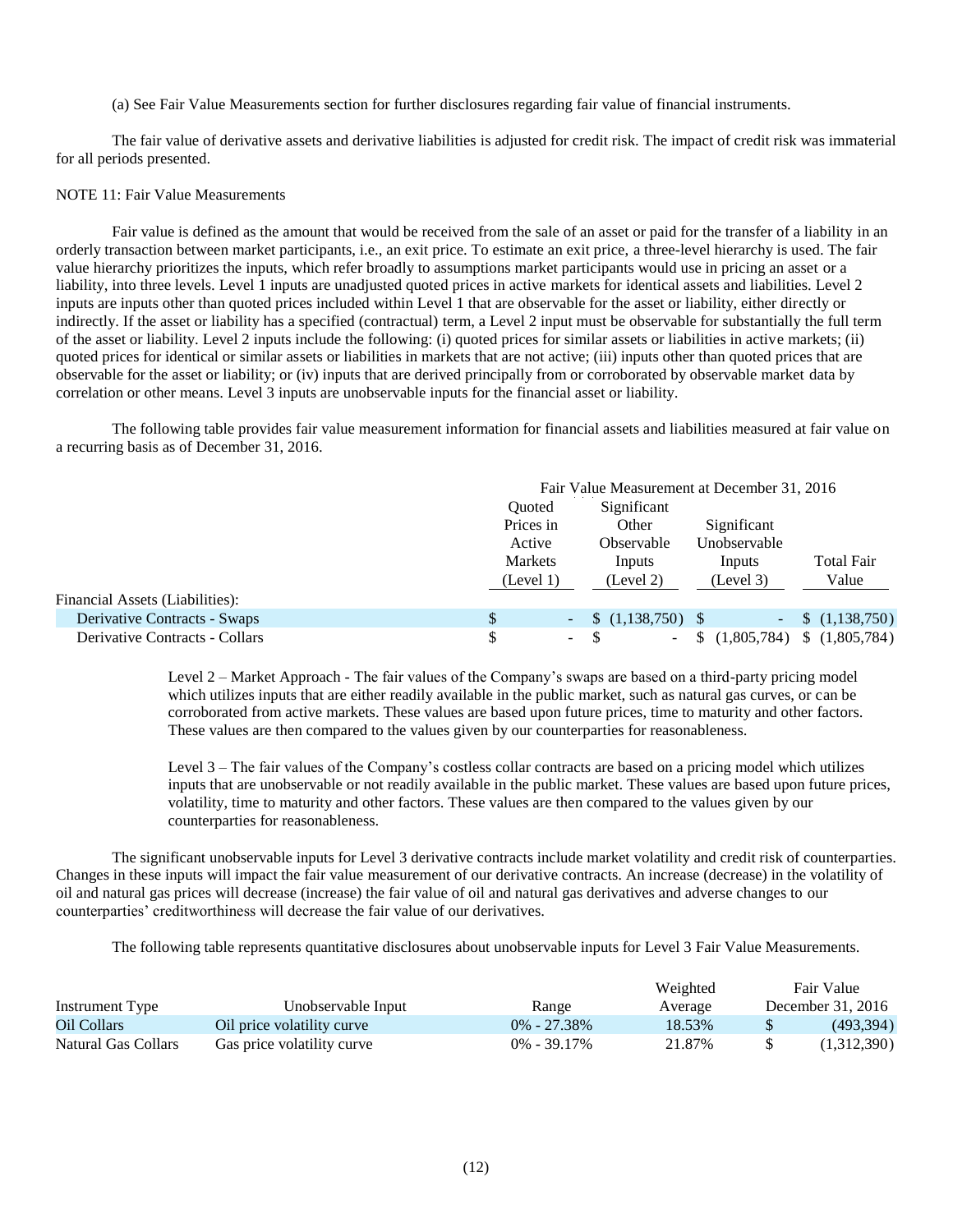A reconciliation of the Company's derivative contracts classified as Level 3 measurements is presented below. All gains and losses are presented on the Gains (losses) on derivative contracts line item on our Condensed Statements of Operations.

|                                               | Derivatives |
|-----------------------------------------------|-------------|
| Balance of Level 3 as of October 1, 2016      | (316, 658)  |
| Total gains or (losses)                       |             |
| Included in earnings                          | (1,349,636) |
| Included in other comprehensive income (loss) |             |
| Purchases, issuances and settlements          | (139, 490)  |
| Transfers in and out of Level 3               |             |
| Balance of Level 3 as of December 31, 2016    | (1,805,784) |

The following table presents impairments associated with certain assets that have been measured at fair value on a nonrecurring basis within Level 3 of the fair value hierarchy.

|                          |            | <b>Ouarter Ended December 31,</b> |                               |            |  |  |
|--------------------------|------------|-----------------------------------|-------------------------------|------------|--|--|
|                          |            | 2016                              |                               | 2015       |  |  |
|                          | Fair Value | Impairment                        | Fair Value                    | Impairment |  |  |
| Producing Properties (a) |            | $-5$                              | $-$ \$ 3,152,454 \$ 3,733,273 |            |  |  |

<span id="page-15-0"></span>(a) At the end of each quarter, the Company assesses the carrying value of its producing properties for impairment. This assessment utilizes estimates of future cash flows. Significant judgments and assumptions in these assessments include estimates of future oil and natural gas prices using a forward NYMEX curve adjusted for locational basis differentials, drilling plans, expected capital costs and an applicable discount rate commensurate with risk of the underlying cash flow estimates. These assessments identified certain properties with carrying value in excess of their calculated fair values.

At December 31, 2016, and September 30, 2016, the fair value of financial instruments approximated their carrying amounts. Financial instruments include long-term debt, which the valuation is classified as Level 3 and is based on a valuation technique that requires inputs that are both unobservable and significant to the overall fair value measurement. The fair value measurement of our long-term debt is valued using a discounted cash flow model that calculates the present value of future cash flows pursuant to the terms of the debt agreements and applies estimated current market interest rates. The estimated current market interest rates are based primarily on interest rates currently being offered on borrowings of similar amounts and terms. In addition, no valuation input adjustments were considered necessary relating to nonperformance risk for the debt agreements.

# **ITEM 2 MANAGEMENT'S DISCUSSION AND ANALYSIS OF FINANCIAL CONDITION AND RESULTS OF OPERATIONS**

# FORWARD-LOOKING STATEMENTS AND RISK FACTORS

Forward-Looking Statements for fiscal 2017 and later periods are made in this document. Such statements represent estimates by management based on the Company's historical operating trends, its proved oil, NGL and natural gas reserves and other information currently available to management. The Company cautions that the Forward-Looking Statements provided herein are subject to all the risks and uncertainties incident to the acquisition, development and marketing of, and exploration for oil, NGL and natural gas reserves. Investors should also read the other information in this Form 10-Q and the Company's 2016 Annual Report on Form 10-K where risk factors are presented and further discussed. For all the above reasons, actual results may vary materially from the Forward-Looking Statements and there is no assurance that the assumptions used are necessarily the most likely to occur.

## LIQUIDITY AND CAPITAL RESOURCES

The Company had negative working capital of \$1,976,901 at December 31, 2016, compared to positive working capital of \$1,787,560 at September 30, 2016. The change in working capital was mainly due to the derivative contracts liability increasing as of December 31, 2016.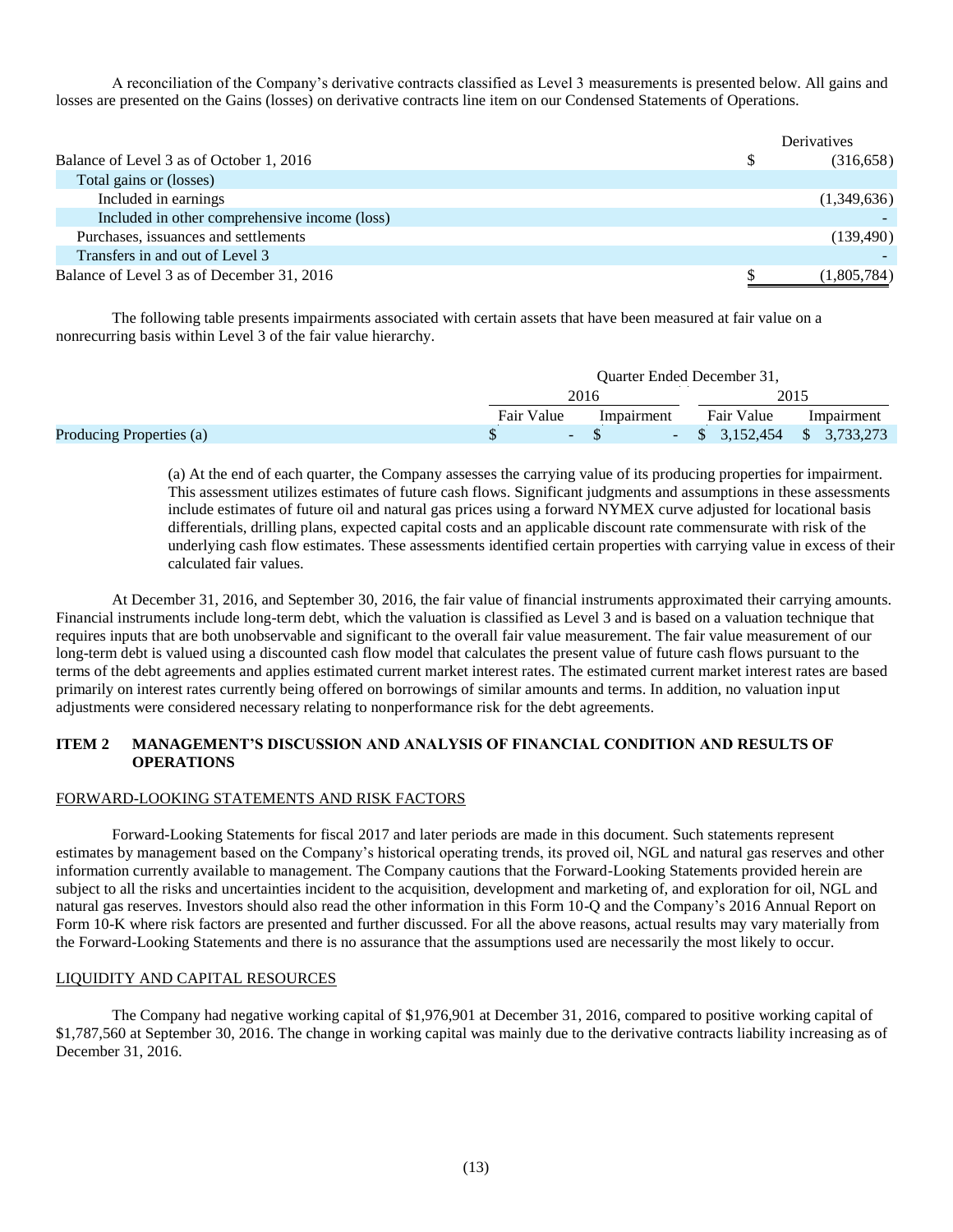# Liquidity:

Cash and cash equivalents were \$484,989 as of December 31, 2016, compared to \$471,213 at September 30, 2016, an increase of \$13,776. Cash flows for the three months ended December 31 are summarized as follows:

Net cash provided (used) by:

|                                                  | 2016        | 2015        | Change      |
|--------------------------------------------------|-------------|-------------|-------------|
| Operating activities                             | 3.683.651   | 10.344,030  | (6,660,379) |
| Investing activities                             | (2,192,094) | (613.725)   | (1,578,369) |
| <b>Financing activities</b>                      | (1,477,781) | (8,830,529) | 7,352,748   |
| Increase (decrease) in cash and cash equivalents | 13.776      | 899.776     | (886,000)   |

Operating activities:

Net cash provided by operating activities decreased \$6,660,379 during the 2017 period, as compared to the 2016 period, primarily the result of the following:

- Receipts of oil, NGL and natural gas sales (net of production taxes and gathering, transportation and marketing costs) and other decreased \$1,589,989.
- Decreased receipts from leasing of fee mineral acreage of \$1,846,234.
- Decreased net receipts on derivative contracts of \$3,723,984.
- Decreased interest payments of \$84,598.
- Decreased payments for G&A and other expenses of \$121,773.
- Decreased payments for field operating expenses of \$303,070.

# Investing activities:

Net cash used by investing activities increased \$1,578,369 during the 2017 period, as compared to the 2016 period, primarily due to:

- Higher payments for drilling and completion activity during 2017 increased capital expenditures by \$888,409.
- Decreased proceeds from sales of assets of \$627,547.

# Financing activities:

Net cash used by financing activities decreased \$7,352,748 during the 2017 period, as compared to the 2016 period, primarily the result of the following:

 During the period ended December 31, 2016, net payments on long term debt were \$400,000; during the period ended December 31, 2015, net payments on long term debt were \$8,000,000.

# Capital Resources:

Capital expenditures to drill and complete wells increased \$888,409 (69%) from the 2016 to the 2017 period. The Company has recently agreed to participate in eight BP operated southeastern Oklahoma Woodford wells with an average working interest of 20% and an average net revenue interest of 27.4%. Six wells have been drilled and the last two wells are drilling. Four of those wells are currently being completed and are expected to begin producing in the next 30 days. The remaining four wells are projected to be completed and start producing early in the third quarter of 2017. The Company has agreed to participate in six Anadarko Basin Woodford wells, operated by Cimarex Energy, with 17.5% working interest and 16.25% net revenue interest. Two wells have been drilled, two additional wells are drilling and the remaining two wells are scheduled to be drilled sequentially by the two drilling rigs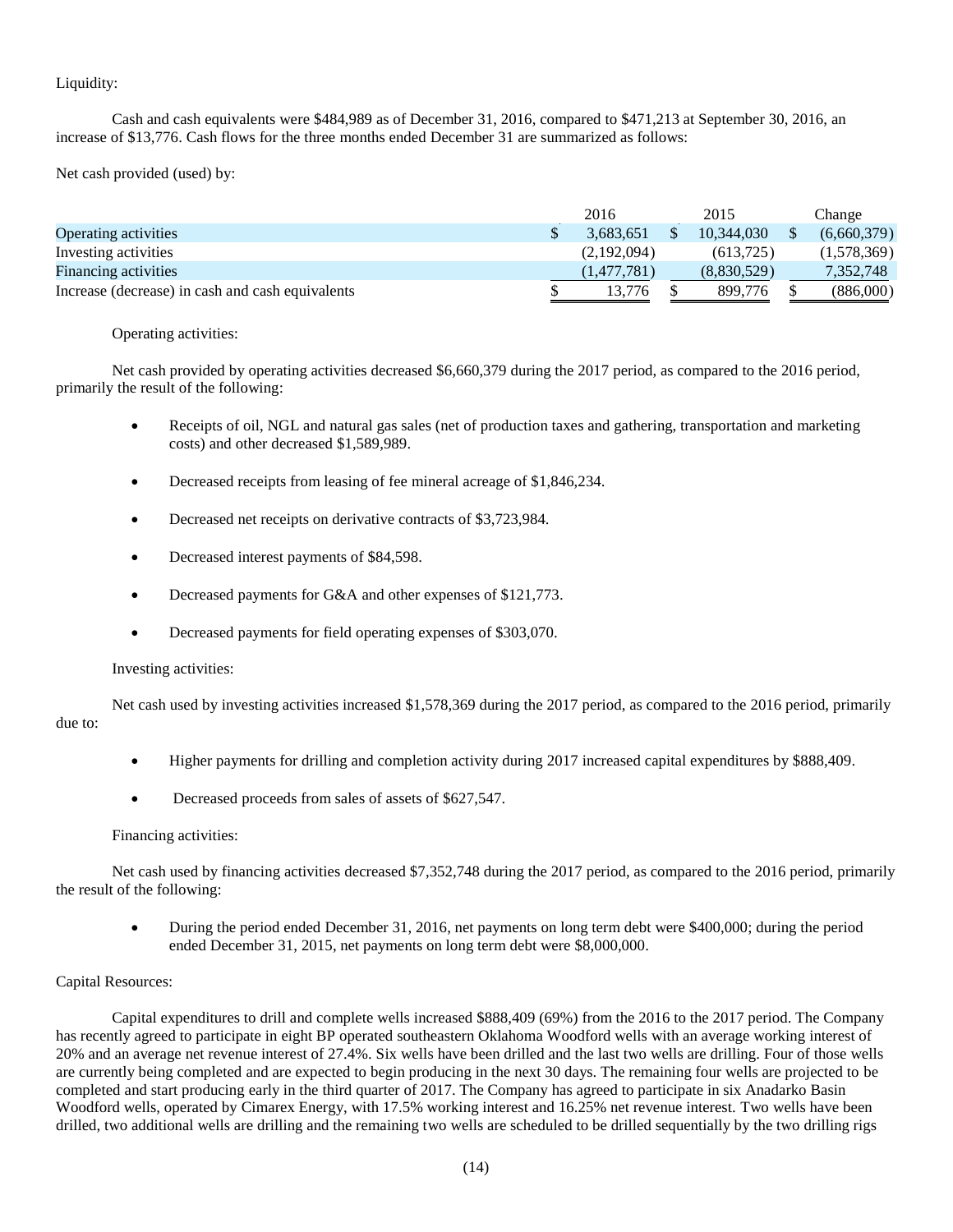currently on the property. Cimarex plans to drill all six wells before beginning completion operations. These six wells are expected to be completed and start producing in the third quarter of 2017. The Company is also planning to participate in a continuous ten-well drilling program utilizing one rig on our Eagle Ford Shale leasehold. The first well in this program is drilling. The first two wells are projected to be completed and start producing in April 2017. The next four wells are expected to be completed and start producing in the fourth quarter of 2017 and the remaining four wells should begin producing in the first quarter of 2018.

Activity from these three plays is expected to significantly increase our capital expenditures in 2017 compared to 2016. Capital expenditures on these wells in 2017 are expected to be partially funded by utilization of the Company's credit facility.

Since the Company is not the operator of any of its oil and natural gas properties, it is extremely difficult for us to predict levels of future participation in the drilling and completion of new wells and their associated capital expenditures. This makes capital expenditures for drilling and completion projects difficult to forecast.

Even though oil, NGL and natural gas production volumes decreased 20% on an Mcfe basis during the 2017 period, as compared to the 2016 period, the Company anticipates that oil, NGL and natural gas daily volumes will increase materially later in 2017 as new wells being drilled in the southeastern Oklahoma Woodford, Anadarko Basin Woodford (CANA) and Eagle Ford Shale begin to produce throughout the remainder of 2017.

The Company received lease bonus payments during the first quarter of 2017 totaling approximately \$0.8 million. The Company has also received lease bonus payments of \$1.1 million thus far during the 2017 second quarter. Looking forward, the cash flow benefit from bonus payments associated with the leasing of drilling rights on the Company's mineral acreage is very difficult to project as the Company's mineral acreage position is so diverse and spread across several states. However, management will continue to strategically evaluate the merit of leasing certain of the Company's mineral acres.

With continued oil and natural gas price volatility, management continues to evaluate opportunities for product price protection through additional hedging of the Company's future oil and natural gas production. See NOTE 10 – "Derivatives" for a complete list of the Company's outstanding derivative contracts.

The use of the Company's cash provided by operating activities and resultant change to cash is summarized in the table below:

|                                                         | Three months ended |
|---------------------------------------------------------|--------------------|
|                                                         | December 31, 2016  |
| Cash provided by operating activities                   | 3,683,651          |
| Cash provided (used) by:                                |                    |
| Capital expenditures - drilling and completion of wells | (2,174,523)        |
| Quarterly dividends of \$.04 per share                  | (670, 104)         |
| Treasury stock purchases                                | (407,677)          |
| Net borrowings (payments) on credit facility            | (400,000)          |
| Other investing and financing activities                | (17,571)           |
| Net cash used                                           | (3,669,875)        |
|                                                         |                    |
| Net increase (decrease) in cash                         | 13.776             |

Outstanding borrowings on the credit facility at December 31, 2016, were \$44,100,000.

Looking forward, the Company expects to fund overhead costs, capital additions related to the drilling and completion of wells, treasury stock purchases, if any, and dividend payments primarily from cash provided by operating activities, cash on hand and borrowings utilizing our bank credit facility. Any excess cash is intended to be used to reduce existing bank debt. The Company had availability (\$35,900,000 at December 31, 2016) under its revolving credit facility and is in compliance with its debt covenants (current ratio, debt to trailing 12-month EBITDA, as defined, and dividends as a percent of operating cash flow). Non-cash expenses (such as impairment) are excluded from the EBITDA calculation. The debt covenants require a maximum ratio of the Company's debt to EBITDA of 4:1. As of December 31, 2016, the debt to EBITDA ratio was 2.28:1.

The borrowing base under the credit facility was redetermined in December 2016 and left unchanged at \$80 million, which is a level that is expected to provide ample liquidity for the Company to continue to employ its normal operating strategies.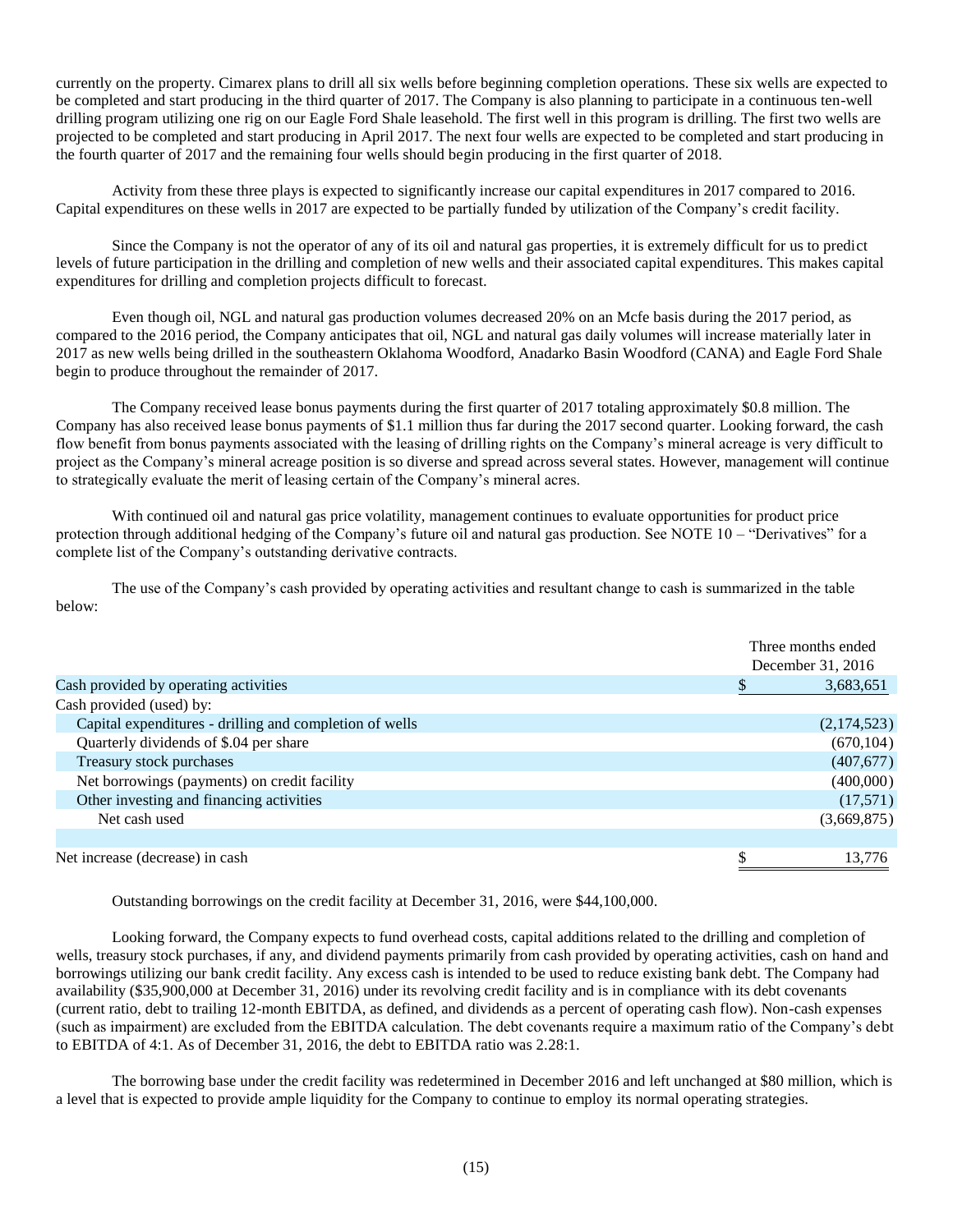Based on expected capital expenditure levels, anticipated cash provided by operating activities for 2017 and availability under its credit facility, the Company has sufficient liquidity to fund its ongoing operations.

## RESULTS OF OPERATIONS

# THREE MONTHS ENDED DECEMBER 31, 2016 – COMPARED TO THREE MONTHS ENDED DECEMBER 31, 2015

#### Overview:

The Company recorded a first quarter 2017 net loss of \$2,238,392, or \$0.13 per share, as compared to net loss of \$2,799,118, or \$0.17 per share, in the 2016 quarter. The decrease in net loss was principally the result of decreased DD&A, provision for impairment and LOE; partially offset by increased losses on derivative contracts, decreases in lease bonuses and rentals and decreased benefit from income taxes. These items are further discussed below.

#### Oil, NGL and Natural Gas Sales:

Oil, NGL and natural gas sales decreased \$156,070 or 2% for the 2017 quarter. Oil, NGL and natural gas sales were down due to decreases in oil, NGL and natural gas sales volumes of 29%, 26% and 17%, respectively, somewhat offset by increases in oil, NGL and natural gas prices of 17%, 46% and 34%, respectively. The following table outlines the Company's production and average sales prices for oil, NGL and natural gas for the three month periods of fiscal 2017 and 2016:

|                    | Oil Bbls<br>Sold | Average<br>Price | Mcf<br>Sold | Average<br>Price | NGL Bbls<br>Sold | Average<br>Price | Mcfe<br>Sold | Average<br>Price |
|--------------------|------------------|------------------|-------------|------------------|------------------|------------------|--------------|------------------|
| Three months ended |                  |                  |             |                  |                  |                  |              |                  |
| 12/31/2016         | 75.636           | 46.09            | .849.692    | 2.57             | 35.651           | 18.65            | 2.517.414    | 3.54             |
| 12/31/2015         | 106.362          | 39.34            | 2.216.922   | 1.92             | 48.051           | 12.78            | 3.143.400    | 2.88             |

The oil production decrease is principally the result of production decline from the Eagle Ford Shale in South Texas. To a lesser extent, declining production from the Anadarko Basin Granite Wash, Marmaton and Cleveland in western Oklahoma and the Texas Panhandle also contributed to the reduction. The reduction in natural gas production was largely the result of declining production from the Fayetteville Shale in Arkansas, the Woodford Shale in southeastern Oklahoma and the Anadarko Basin Granite Wash in Oklahoma. The decrease was partially offset by production from new wells in the Anadarko Woodford Shale and the STACK Play, both in Oklahoma. The NGL production decrease primarily resulted from declining production in the Anadarko Basin Woodford Shale, Anadarko Basin Granite Wash and the Marietta Basin Woodford Shale, all in Oklahoma. To a lesser extent, declining production from the Eagle Ford Shale in South Texas also contributed to the reduction.

Production for the last five quarters was as follows:

| Ouarter ended | Oil Bbls Sold- | Mcf Sold  | NGL Bbls Sold | Mcfe Sold |
|---------------|----------------|-----------|---------------|-----------|
| 12/31/2016    | 75.636         | 1,849,692 | 35.651        | 2,517,414 |
| 9/30/2016     | 78.398         | 1,940,749 | 44.598        | 2,678,725 |
| 6/30/2016     | 88.732         | 2,112,567 | 40,477        | 2,887,821 |
| 3/31/2016     | 90,760         | 2,014,139 | 37.934        | 2,786,303 |
| 12/31/2015    | 106,362        | 2,216,922 | 48.051        | 3,143,400 |

Lease Bonuses and Rentals:

Lease bonuses and rentals decreased \$1,587,546 in the 2017 quarter. The decrease was mainly due to the Company leasing 4,057 net mineral acres in Cochran County, Texas, and 972 net mineral acres in Woodward County, Oklahoma, in the 2016 quarter. The company leased 386 net mineral acres in Canadian, Grady and McClain counties in Oklahoma in the 2017 quarter.

#### Gains (Losses) on Derivative Contracts:

The fair value of derivative contracts was a net liability of \$2,944,534 as of December 31, 2016, and a net asset of \$636,114 as of December 31, 2015. We had a net loss on derivative contracts of \$2,700,533 in the 2017 quarter as compared to a net loss of \$34,936 in the 2016 quarter. The change is principally due to the oil and natural gas collars and fixed price swaps being more punitive in the 2017 quarter, as NYMEX oil and natural gas futures experienced more of an increase in price in relation to the collars and the fixed prices of the swaps.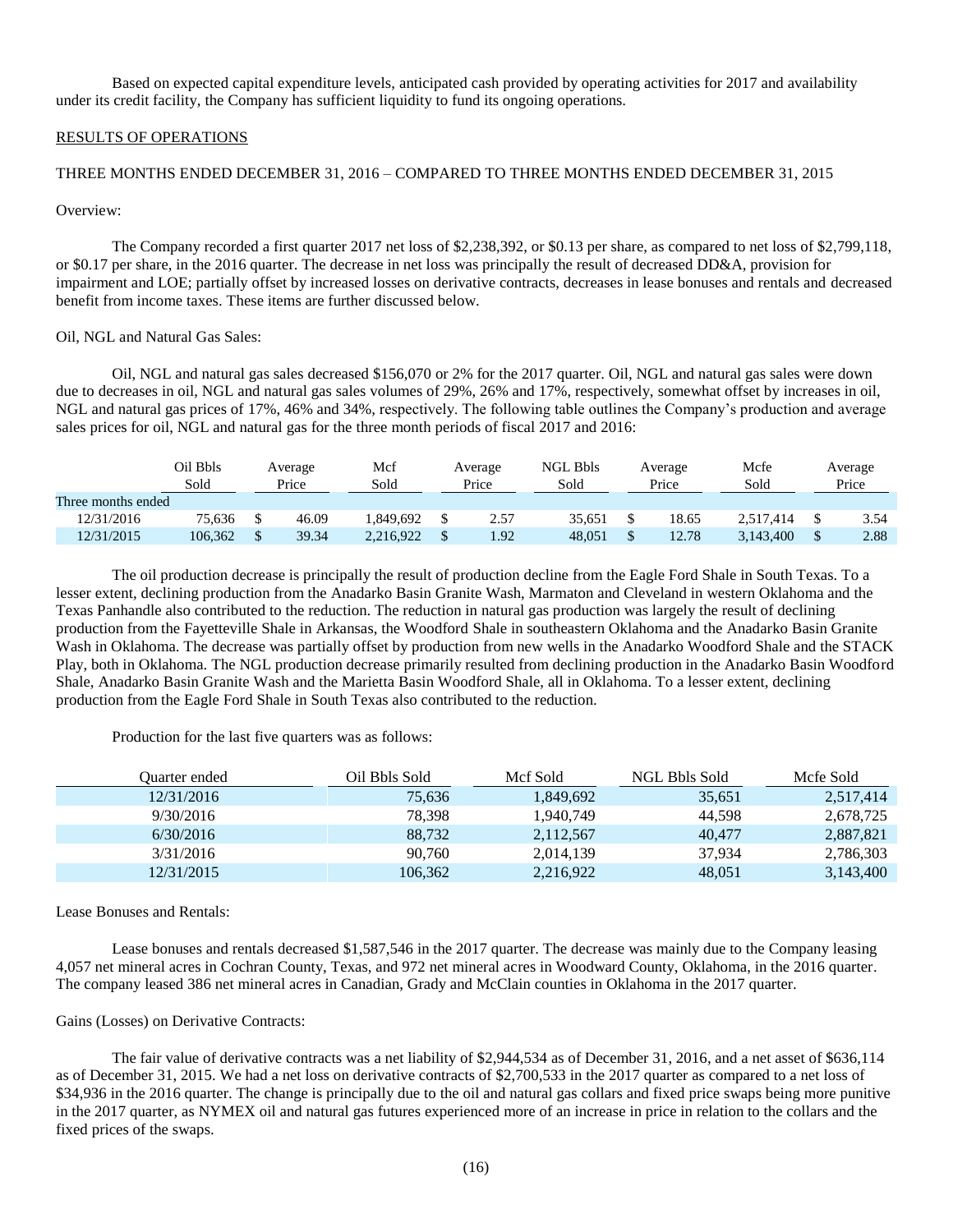## Lease Operating Expenses (LOE):

LOE decreased \$517,121 or 14% in the 2017 quarter. LOE per Mcfe increased in the 2017 quarter to \$1.21 compared to \$1.13 in the 2016 quarter. LOE related to field operating costs decreased \$563,230 in the 2017 quarter compared to the 2016 quarter, a 25% decrease. Field operating costs were \$.67 per Mcfe in the 2017 quarter as compared to \$.72 per Mcfe in the 2016 quarter. The decrease in rate in the 2017 quarter is principally the result of prior period adjustments received from operators as well as decreased operating costs seen in Eagle Ford and other fields.

The decrease in LOE related to field operating costs was offset by an increase in handling fees (primarily gathering, transportation and marketing costs) of \$46,109 in the 2017 quarter compared to the 2016 quarter. On a per Mcfe basis, these fees increased \$.13 due mainly to a 29% decrease in oil production versus a 17% decrease in natural gas production. Natural gas sales bear the large majority of the handling fees while oil sales incur a much smaller amount. Handling fees are charged either as a percent of sales or based on production volumes.

### Depreciation, Depletion and Amortization (DD&A):

DD&A decreased \$2,123,389 or 31% in the 2017 quarter. DD&A in the 2017 quarter was \$1.92 per Mcfe as compared to \$2.21 per Mcfe in the 2016 quarter. DD&A decreased \$737,822 as a result of this \$.29 decrease in the DD&A rate per Mcfe. An additional decrease of \$1,385,567 was the result of production decreasing 20% in the 2017 quarter compared to the 2016 quarter. The rate decrease is mainly due to impairment expense in the prior year lowering our depreciable basis.

# Provision for Impairment:

The provision for impairment decreased \$3,733,273 in the 2017 quarter compared to the 2016 quarter. During the 2016 quarter, impairment of \$3,733,273 was recorded on twenty-one fields. Three oil and liquids-rich fields accounted for \$3,212,968 of the impairment mainly due to continued declining oil and NGL prices. During the 2017 quarter, there was no impairment recorded.

# Loss (Gain) on Asset Sales and Other:

Gain on asset sales decreased \$271,080 in the 2017 quarter. This decrease is primarily related to the gain on sale of the Company's only asset in one of its partnership investments in the 2016 quarter. There were no asset sales in the 2017 quarter.

### Income Taxes:

Benefit for income taxes decreased in the 2017 quarter by \$1,261,000, the result of a \$1,821,726 decrease in pre-tax loss in the 2017 quarter, compared to the 2016 quarter, and a decrease in the effective tax rate from 46% in the 2016 quarter to 33% in the 2017 quarter. When a provision for income taxes is expected for the year (as is the case for 2017), federal and Oklahoma excess percentage depletion decreases the effective tax rate, while the effect is to increase the effective tax rate when a benefit for income taxes is recorded, as was the case for 2016.

## CRITICAL ACCOUNTING POLICIES AND ESTIMATES

Critical accounting policies are those the Company believes are most important to portraying its financial conditions and results of operations and also require the greatest amount of subjective or complex judgments by management. Judgments and uncertainties regarding the application of these policies may result in materially different amounts being reported under various conditions or using different assumptions. There have been no material changes to the critical accounting policies previously disclosed in the Company's Form 10-K for the fiscal year ended September 30, 2016.

# **ITEM 3 QUANTITATIVE AND QUALITATIVE DISCLOSURES ABOUT MARKET RISK**

### <span id="page-19-0"></span>**Market Risk**

Oil, NGL and natural gas prices historically have been volatile, and this volatility is expected to continue. Uncertainty continues to exist as to the direction of oil, NGL and natural gas price trends, and there remains a rather wide divergence in the opinions held in the industry. The Company can be significantly impacted by changes in oil and natural gas prices. The market price of oil, NGL and natural gas in 2017 will impact the amount of cash generated from operating activities, which will in turn impact the level of the Company's capital expenditures and production. Excluding the impact of the Company's 2017 derivative contracts, the price sensitivity in 2017 for each \$1.00 per barrel change in wellhead oil price is \$364,252 for operating revenue based on the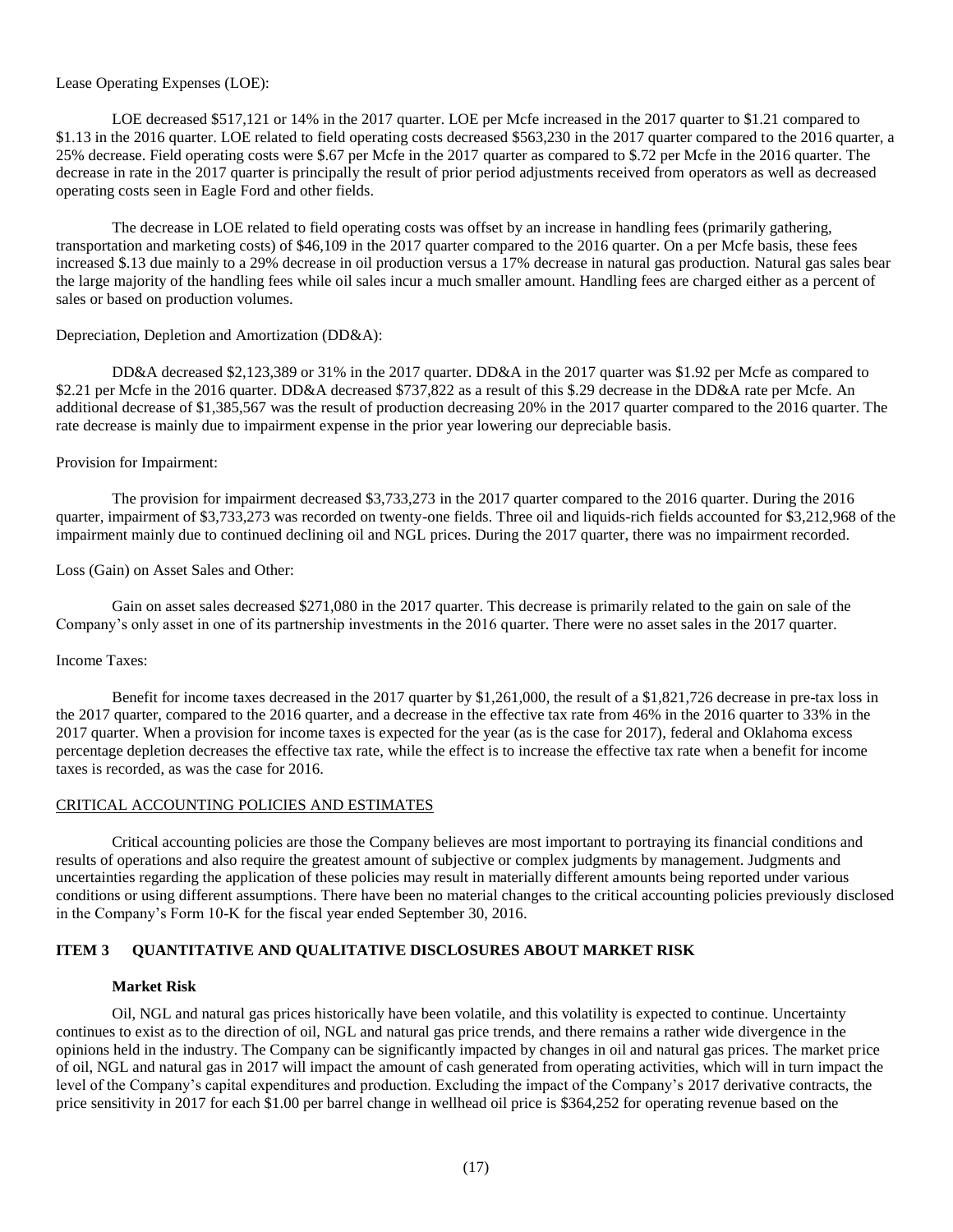Company's prior year oil volumes. The price sensitivity in 2017 for each \$0.10 per Mcf change in wellhead natural gas price is \$828,438 for operating revenue based on the Company's prior year natural gas volumes.

# **Commodity Price Risk**

The Company periodically utilizes derivative contracts to reduce its exposure to unfavorable changes in natural gas and oil prices. The Company does not enter into these derivatives for speculative or trading purposes. All of our outstanding derivative contracts are with Bank of Oklahoma and are secured. These arrangements cover only a portion of the Company's production and provide only partial price protection against declines in oil and natural gas prices. These derivative contracts expose the Company to risk of financial loss and limit the benefit of future increases in prices. For the Company's oil fixed price swaps, a change of \$1.00 in the NYMEX WTI forward strip prices would result in a change to pre-tax operating income of approximately \$7,000. For the Company's oil collars, a change of \$1.00 in the NYMEX WTI forward strip prices would result in a change to pre-tax operating income of approximately \$13,000. For the Company's natural gas fixed price swaps, a change of \$.10 in the NYMEX Henry Hub forward strip pricing would result in a change to pre-tax operating income of approximately \$243,000. For the Company's natural gas collars, a change of \$.10 in the NYMEX Henry Hub forward strip pricing would result in a change to pre-tax operating income of approximately \$331,000.

#### <span id="page-20-0"></span>**Financial Market Risk**

Operating income could also be impacted, to a lesser extent, by changes in the market interest rates related to the Company's credit facilities. The revolving loan bears interest at the BOK prime rate plus from 0.375% to 1.125%, or 30 day LIBOR plus from 1.875% to 2.625%. At December 31, 2016, the Company had \$44,100,000 outstanding under this facility and the effective interest rate was 2.81%. At this point, the Company does not believe that its liquidity has been materially affected by the interest rate uncertainties noted in the last few years and the Company does not believe that its liquidity will be significantly impacted in the near future.

### **ITEM 4 CONTROLS AND PROCEDURES**

The Company maintains "disclosure controls and procedures," as such term is defined in Rules 13a-15(e) and 15d-15(e) under the Exchange Act, that are designed to ensure that information required to be disclosed in reports the Company files or submits under the Exchange Act is recorded, processed, summarized and reported within the time periods specified in SEC rules and forms, and that such information is collected and communicated to management, including the Company's President/Chief Executive Officer and Vice President/Chief Financial Officer and Controller, as appropriate, to allow timely decisions regarding required disclosure. In designing and evaluating its disclosure controls and procedures, management recognized that no matter how well conceived and operated, disclosure controls and procedures can provide only reasonable, not absolute, assurance that the objectives of the disclosure controls and procedures are met. The Company's disclosure controls and procedures have been designed to meet, and management believes they do meet, reasonable assurance standards. Based on their evaluation as of the end of the fiscal period covered by this report, the Chief Executive Officer and Chief Financial Officer have concluded, subject to the limitations noted above, the Company's disclosure controls and procedures were effective to ensure material information relating to the Company is made known to them. There were no changes in the Company's internal control over financial reporting that have materially affected, or are reasonably likely to materially affect, the Company's internal control over financial reporting made during the fiscal quarter or subsequent to the date the assessment was completed.

# <span id="page-20-2"></span><span id="page-20-1"></span>**PART II OTHER INFORMATION**

### **ITEM 2 UNREGISTERED SALES OF EQUITY SECURITIES AND USE OF PROCEEDS**

During the three months ended December 31, 2016, the Company repurchased shares of the Company's common stock as summarized in the table below.

|                   |               |                | <b>Total Number</b> | Approximate    |
|-------------------|---------------|----------------|---------------------|----------------|
|                   |               |                | of Shares           | Dollar Value   |
|                   |               |                | Purchased as        | of Shares that |
|                   | Total         |                | Part of             | May Yet Be     |
|                   | Number of     |                | Publicly            | Purchased      |
|                   | <b>Shares</b> | Average Price  | Announced           | Under the      |
| Period            | Purchased     | Paid per Share | Program             | Program        |
| $12/1 - 12/31/16$ | 17,119        | 23.81          | 17,119              | \$<br>594,533  |
| Total             | 17.119        | \$<br>23.81    | 17.119              |                |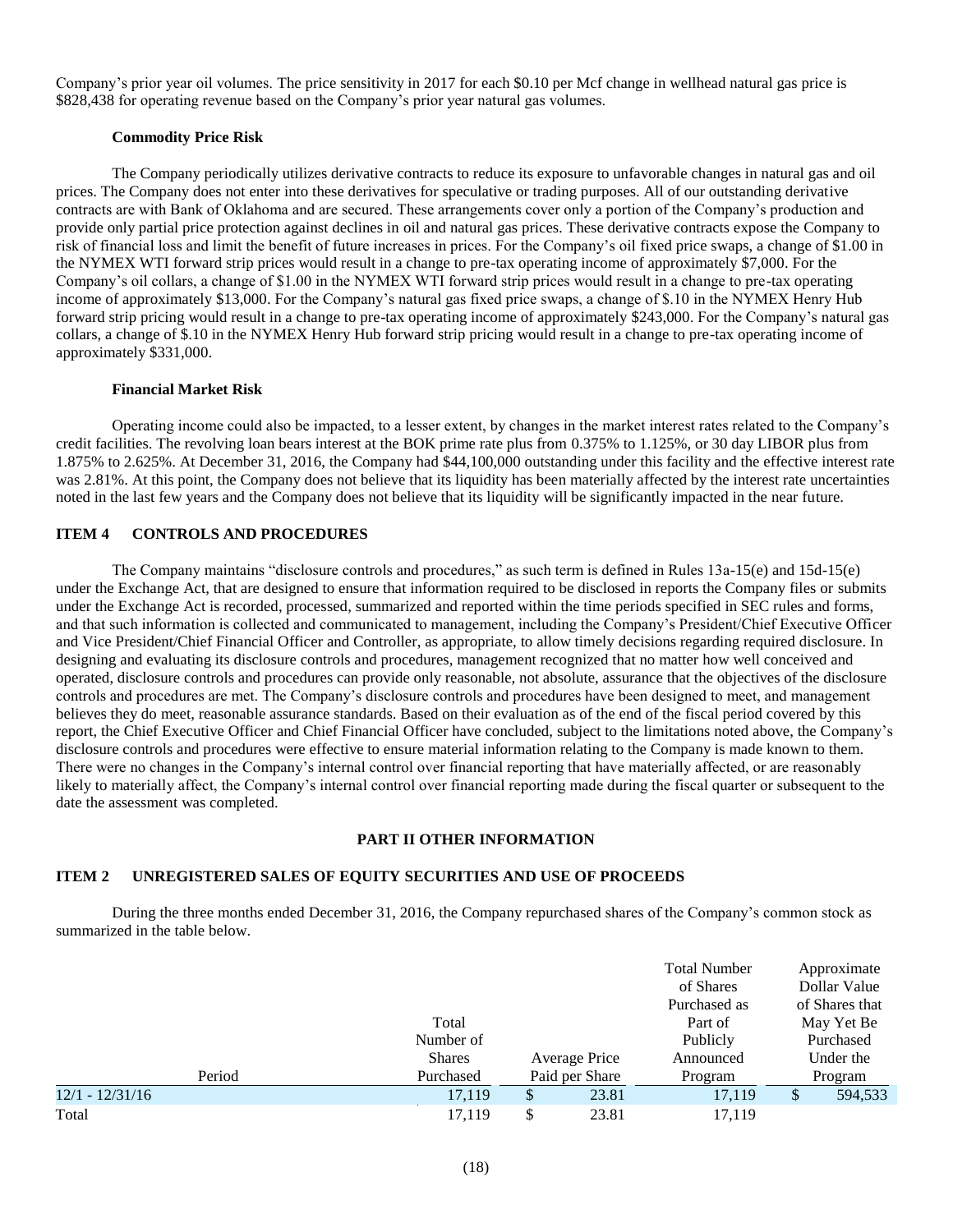Upon approval by the shareholders of the Company's 2010 Restricted Stock Plan in March 2010, as amended in March 2014, the Board of Directors approved repurchase of up to \$1.5 million of the Company's common stock, from time to time, up to an amount equal to the aggregate number of shares of common stock awarded pursuant to the Company's Amended 2010 Restricted Stock Plan, contributed by the Company to its ESOP and credited to the accounts of directors pursuant to the Deferred Compensation Plan for Non-Employee Directors. Pursuant to previously adopted board resolutions, the purchase of an additional \$1.5 million of the Company's common stock became authorized and approved effective June 26, 2013. The shares are held in treasury and are accounted for using the cost method. Effective May 14, 2014, the Board adopted resolutions to allow management to repurchase the Company's common stock at their discretion.

# <span id="page-21-0"></span>**ITEM 6 EXHIBITS**

| (a) | <b>EXHIBITS</b> | Exhibit 31.1 and 31.2 – Certification under Section 302 of the Sarbanes-Oxley Act of 2002                       |
|-----|-----------------|-----------------------------------------------------------------------------------------------------------------|
|     |                 | Exhibit 32.1 and 32.2 – Certification under Section 906 of the Sarbanes-Oxley Act of 2002                       |
|     |                 | Exhibit 101.INS – XBRL Instance Document                                                                        |
|     |                 | Exhibit 101.SCH – XBRL Taxonomy Extension Schema Document                                                       |
|     |                 | Exhibit 101.CAL - XBRL Taxonomy Extension Calculation Linkbase Document                                         |
|     |                 | Exhibit 101.LAB - XBRL Taxonomy Extension Labels Linkbase Document                                              |
|     |                 | Exhibit 101.PRE - XBRL Taxonomy Extension Presentation Linkbase Document                                        |
|     |                 | Exhibit 101.DEF – XBRL Taxonomy Extension Definition Linkbase Document                                          |
|     | (b) Form $8-K$  | Dated (12/13/16), item 5.02 – Departure of Directors or Certain Officers; Election of Directors; Appointment of |
|     |                 | <b>Certain Officers</b>                                                                                         |
|     | Form 8-K        | Dated (1/13/17), item 5.02 – Departure of Directors or Certain Officers; Election of Directors; Appointment of  |
|     |                 | <b>Certain Officers</b>                                                                                         |
|     | Form 8-K        | Dated (1/18/17), item 3.03 – Material Modifications to Rights of Security Holders; Item 5.03 – Amendments to    |
|     |                 | Articles of Incorporation or Bylaws; Change in Fiscal Year                                                      |

# <span id="page-21-1"></span>SIGNATURES

Pursuant to the requirements of the Securities and Exchange Act of 1934, the registrant has duly caused this report to be signed on its behalf by the undersigned thereunto duly authorized.

PANHANDLE OIL AND GAS INC.

PANHANDLE OIL AND GAS INC.

February 6, 2017 /s/ Paul F. Blanchard Jr.

February 6, 2017 /s/ Robb P. Winfield

Date Paul F. Blanchard Jr., President and Chief Executive Officer

Date **Robb P. Winfield, Vice President**, Chief Financial Officer and Controller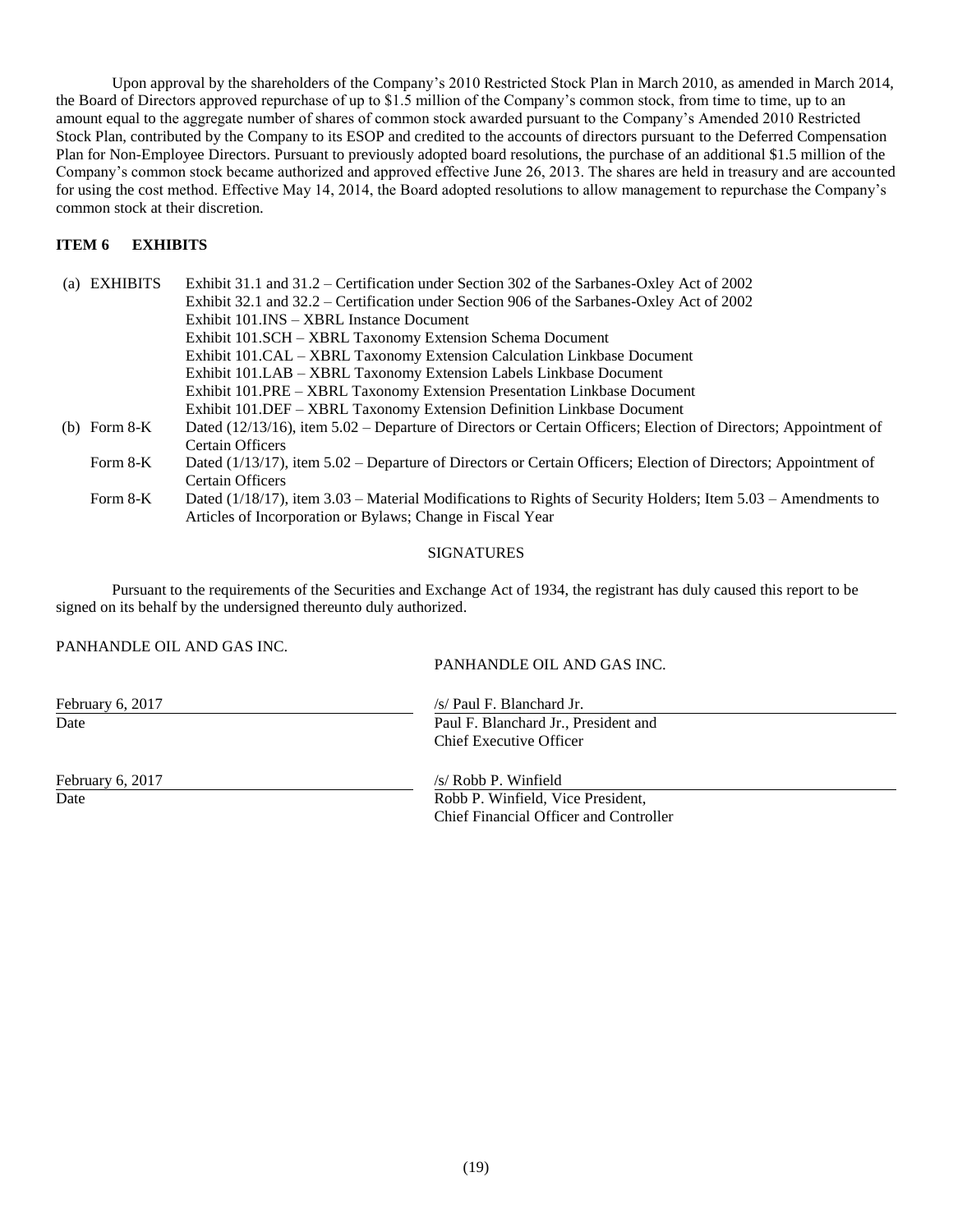# **CERTIFICATION**

I, Paul F. Blanchard Jr., certify that:

- 1. I have reviewed this quarterly report on Form 10-Q of Panhandle Oil and Gas Inc. (the Company);
- 2. Based on my knowledge, this report does not contain any untrue statement of a material fact or omit to state a material fact necessary to make the statements made, in light of the circumstances under which such statements were made, not misleading with respect to the period covered by this report;
- 3. Based on my knowledge, the financial statements, and other financial information included in this report, fairly present in all material respects the financial condition, results of operations and cash flows of the registrant as of, and for, the periods presented in this report;
- 4. The registrant's other certifying officer(s) and I are responsible for establishing and maintaining disclosure controls and procedures (as defined in Exchange Act Rules 13a-15(e) and 15d-15(e)) and internal control over financial reporting (as defined in Exchange Act Rules 13a-15(f) and 15d -15(f), for the registrant and have:
	- (a) Designed such disclosure controls and procedures, or caused such disclosure controls and procedures to be designed under our supervision, to ensure that material information relating to the registrant, including its consolidated subsidiaries, is made known to us by others within those entities, particularly during the period in which this report is being prepared;
	- (b) Designed such internal control over financial reporting, or caused such internal control over financial reporting to be designed under our supervision, to provide reasonable assurance regarding the reliability of financial reporting and the preparation of financial statements for external purposes in accordance with generally accepted accounting principles;
	- (c) Evaluated the effectiveness of the registrant's disclosure controls and procedures and presented in this report our conclusions about the effectiveness of the disclosure controls and procedures, as of the end of the period covered by this report based on such evaluation; and
	- (d) Disclosed in this report any change in the registrant's internal control over financial reporting that occurred during the registrant's most recent fiscal quarter (the registrant's fourth fiscal quarter in the case of an annual report) that has materially affected, or is reasonably likely to materially affect, the registrant's internal control over financial reporting; and
- 5. The registrant's other certifying officer(s) and I have disclosed, based on our most recent evaluation of internal control over financial reporting, to the registrant's auditors and the audit committee of the registrant's board of directors (or persons performing the equivalent functions):
	- (a) All significant deficiencies and material weaknesses in the design or operation of internal control over financial reporting which are reasonably likely to adversely affect the registrant's ability to record, process, summarize and report financial information; and
	- (b) Any fraud, whether or not material, that involves management or other employees who have a significant role in the registrant's internal control over financial reporting.

/s/ Paul F. Blanchard Jr. Paul F. Blanchard Jr. Chief Executive Officer Date: February 6, 2017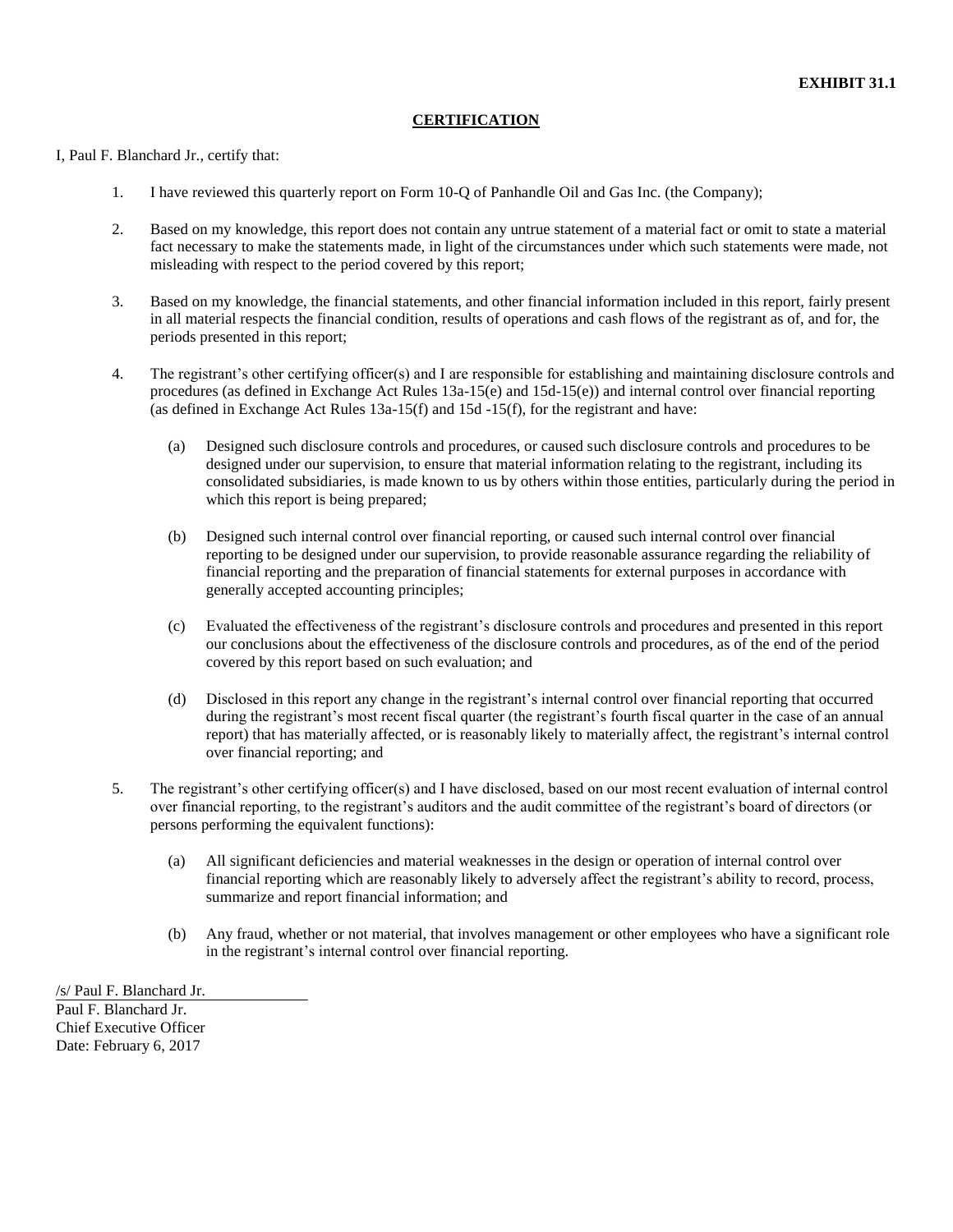# **CERTIFICATION**

### I, Robb P. Winfield, certify that:

- 1. I have reviewed this quarterly report on Form 10-Q of Panhandle Oil and Gas Inc. (the Company);
- 2. Based on my knowledge, this report does not contain any untrue statement of a material fact or omit to state a material fact necessary to make the statements made, in light of the circumstances under which such statements were made, not misleading with respect to the period covered by this report;
- 3. Based on my knowledge, the financial statements, and other financial information included in this report, fairly present in all material respects the financial condition, results of operations and cash flows of the registrant as of, and for, the periods presented in this report;
- 4. The registrant's other certifying officer(s) and I are responsible for establishing and maintaining disclosure controls and procedures (as defined in Exchange Act Rules 13a-15(e) and 15d-15(e)) and internal control over financial reporting (as defined in Exchange Act Rules 13a-15(f) and 15d -15(f), for the registrant and have:
	- (a) Designed such disclosure controls and procedures, or caused such disclosure controls and procedures to be designed under our supervision, to ensure that material information relating to the registrant, including its consolidated subsidiaries, is made known to us by others within those entities, particularly during the period in which this report is being prepared;
	- (b) Designed such internal control over financial reporting, or caused such internal control over financial reporting to be designed under our supervision, to provide reasonable assurance regarding the reliability of financial reporting and the preparation of financial statements for external purposes in accordance with generally accepted accounting principles;
	- (c) Evaluated the effectiveness of the registrant's disclosure controls and procedures and presented in this report our conclusions about the effectiveness of the disclosure controls and procedures, as of the end of the period covered by this report based on such evaluation; and
	- (d) Disclosed in this report any change in the registrant's internal control over financial reporting that occurred during the registrant's most recent fiscal quarter (the registrant's fourth fiscal quarter in the case of an annual report) that has materially affected, or is reasonably likely to materially affect, the registrant's internal control over financial reporting; and
- 5. The registrant's other certifying officer(s) and I have disclosed, based on our most recent evaluation of internal control over financial reporting, to the registrant's auditors and the audit committee of the registrant's board of directors (or persons performing the equivalent functions):
	- (a) All significant deficiencies and material weaknesses in the design or operation of internal control over financial reporting which are reasonably likely to adversely affect the registrant's ability to record, process, summarize and report financial information; and
	- (b) Any fraud, whether or not material, that involves management or other employees who have a significant role in the registrant's internal control over financial reporting.

/s/ Robb P. Winfield Robb P. Winfield Chief Financial Officer Date: February 6, 2017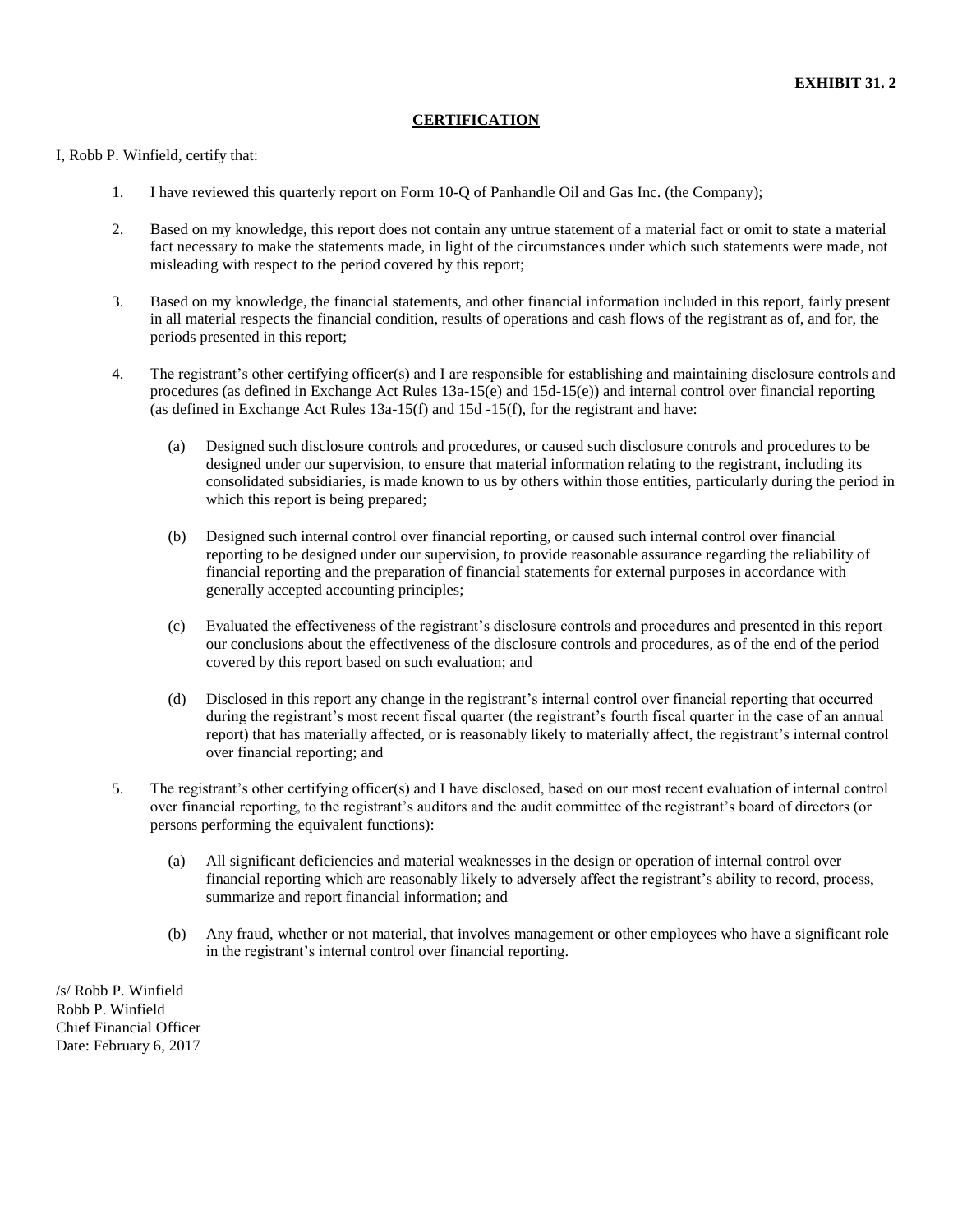Panhandle Oil and Gas Inc. 5400 North Grand Blvd. Suite #300 Oklahoma City, OK 73112

# **CERTIFICATION OF CHIEF EXECUTIVE OFFICER REGARDING PERIODIC REPORT CONTAINING FINANCIAL STATEMENTS**

I, Paul F. Blanchard Jr., Chief Executive Officer of Panhandle Oil and Gas Inc., (the "Issuer"), in compliance with 18 U.S.C. Section 1350, as adopted pursuant to Section 906 of the Sarbanes-Oxley Act of 2002, hereby certify in connection with the Issuer's Quarterly Report on Form 10-Q for the period that ended December 31, 2016, as filed with the Securities and Exchange Commission (the "Report") that:

- (1) The Report fully complies with the requirements of Section 13(a) of the Securities Exchange Act of 1934; and
- (2) The information contained in this Report fairly presents, in all material respects, the financial condition and results of operations of the Issuer.

/s/ Paul F. Blanchard Jr. Paul F. Blanchard Jr. President & Chief Executive Officer

February 6, 2017